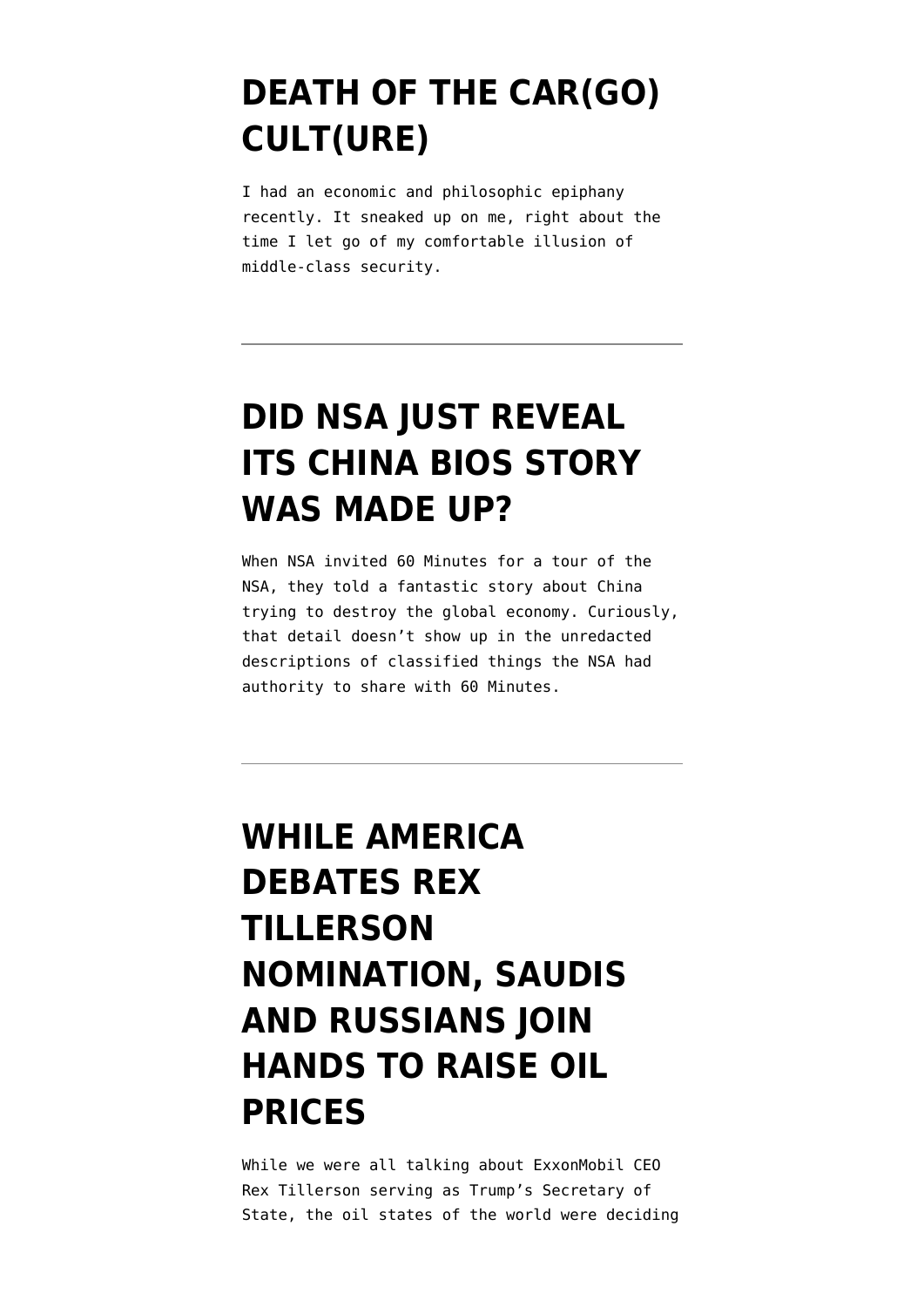# **[MONDAY: A BORDER](https://www.emptywheel.net/2016/11/07/monday-border-far/) [TOO FAR](https://www.emptywheel.net/2016/11/07/monday-border-far/)**

In this roundup: Turkey, pipelines, and a border not meant to be crossed.

## **[FRIDAY: FUSION](https://www.emptywheel.net/2016/09/30/friday-fusion/)**

In this roundup: Dakota Access Pipeline news, Hawaiian sovereignty and other indigenous peoples news, the death of space art, and fusion jazz.

It's Friday — time for some jazz. This time it's eastern-western fusion, melding Spanish flamenco and Indian classical music. The embedded video here is a real treat, an entire hour and 13 minute concert featuring Anoushka Shankar on sitar, Melon Jimenes on guitar, and Sandra Carrasco's vocals. My favorite cut is Baleria which begins at 0:42:10 in this video. It feels like the high point of the concert to me, where all the artists are in the same state of flow at this point. I really shouldn't minimize the contributions of the other artists here — Sanjeev Shankar on the shenhai, Pirashanna Thevarajah on several different percussion instruments, and El Pirana on the cajon — all add incredible depth. Sanjeev Shankar's shenhai sounds so human in Traveller; I'd really love to hear El Pirana in other jazz work, will have to hunt down more of his work.

### Problematic pipeline

[Militarized law enforcement](http://indiancountrytodaymedianetwork.com/2016/09/29/water-protectors-rounded-after-prayers-dapl-construction-site-165940)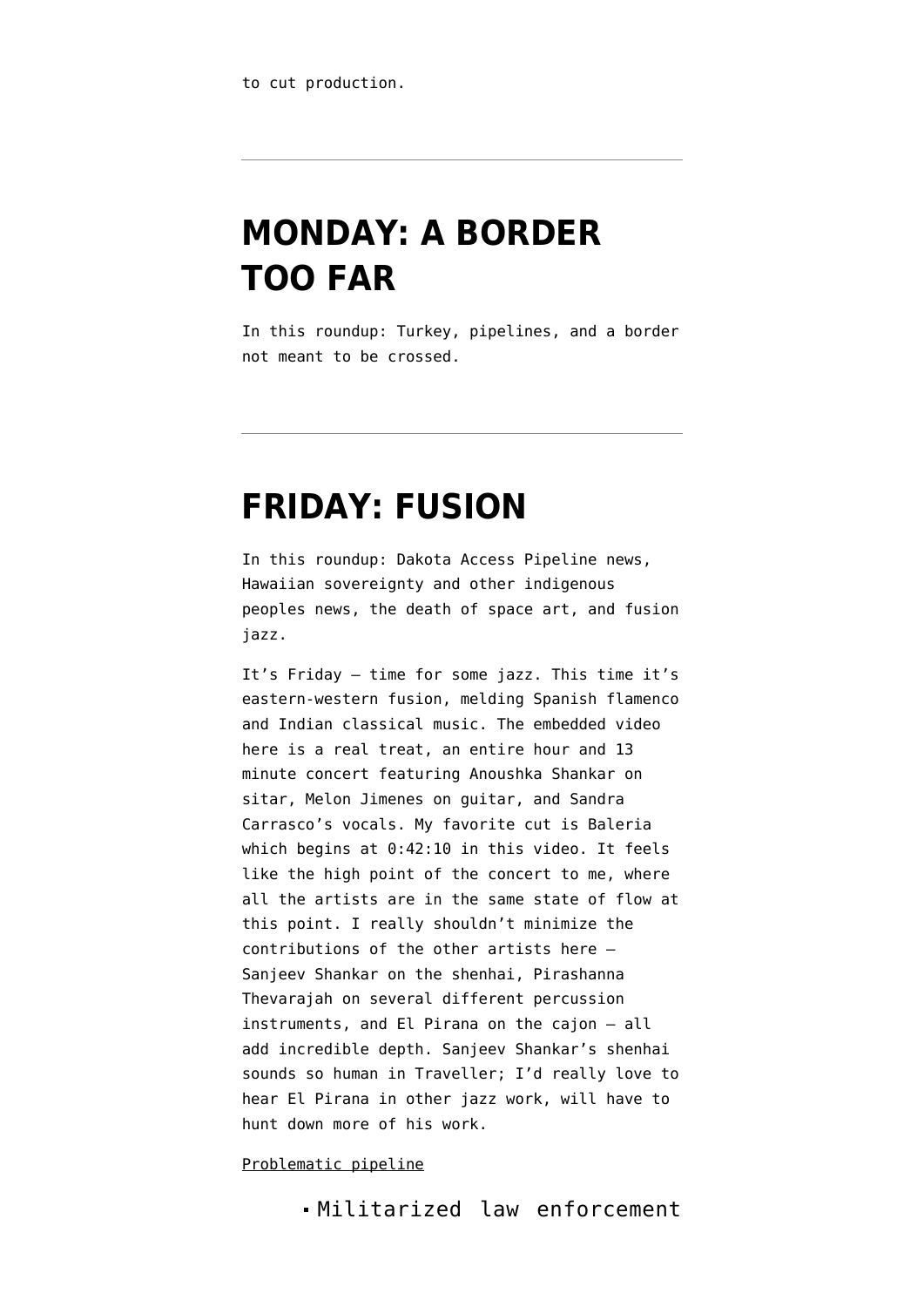[threatening DAPL protesters](http://indiancountrytodaymedianetwork.com/2016/09/29/water-protectors-rounded-after-prayers-dapl-construction-site-165940) [after prayer session](http://indiancountrytodaymedianetwork.com/2016/09/29/water-protectors-rounded-after-prayers-dapl-construction-site-165940) (Indian Country) — The photos featured in the article at this link don't do justice to the threat from law enforcement.

- Note Twitter user [@notaxiwarrior's feed](https://twitter.com/notaxiwarrior/status/781303580997263361) beginning 28-SEP through yesterday showing law enforcement carrying shotguns and automatic weapons, and in at least one case [aiming their weapon](https://twitter.com/notaxiwarrior/status/781727025417420800) at protesters. The thread indicates police used tear gas and flash-bang grenades on a prayer group of mostly women and children. Same thread shows a possible contract agent provocateur who may have been trying to incite the protesters to violence.
- [Low-flying aircraft may have](http://www.ecowatch.com/arrests-dakota-access-pipeline-2022534609.html) [dropped chemicals on](http://www.ecowatch.com/arrests-dakota-access-pipeline-2022534609.html) [protesters; 21 arrested](http://www.ecowatch.com/arrests-dakota-access-pipeline-2022534609.html) (EcoWatch) — It's not clear from videos and photos here and across the internet what one or more planes may have dropped. Some protesters believed Facebook may have halted streaming. At one point in a video police are loading their weapons.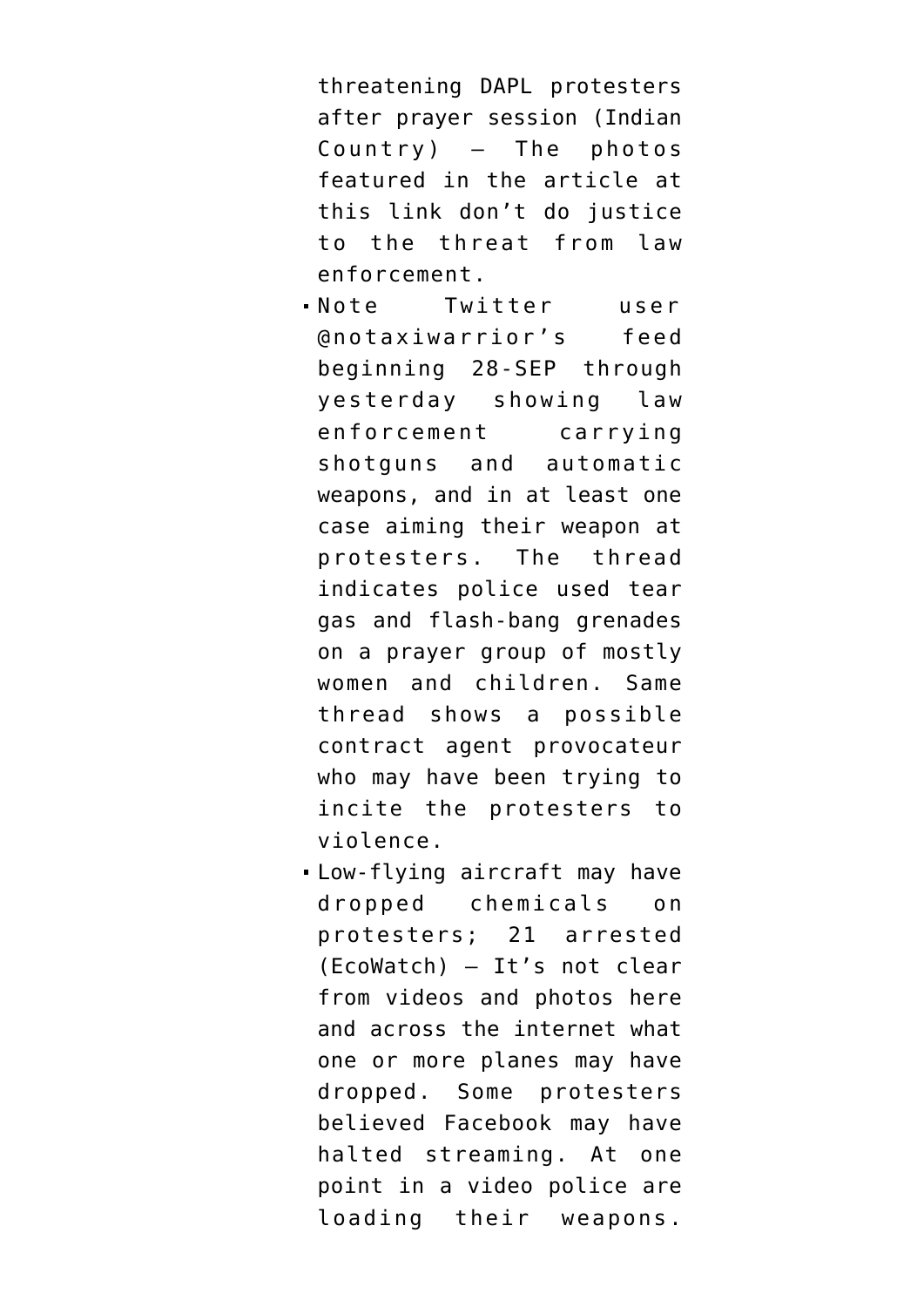Nauseating to watch and listen.

[Oil company CEO thinks jobs,](http://www.telesurtv.net/english/news/Oil-CEO-Says-Bribing-Native-Americans-Will-Stop-Dakota-Protests-20160929-0002.html) [economic opportunity will](http://www.telesurtv.net/english/news/Oil-CEO-Says-Bribing-Native-Americans-Will-Stop-Dakota-Protests-20160929-0002.html) [stop DAPL protests](http://www.telesurtv.net/english/news/Oil-CEO-Says-Bribing-Native-Americans-Will-Stop-Dakota-Protests-20160929-0002.html) (TelesurTV) — James Volker, CEO of Whiting Petroleum, thinks contracting Native American-owned companies for oil services and water hauling will make the affected tribes happy. White male privilege, much? How hard is it to understand the pipeline scars lands which never really belonged to whites, desecrating burial grounds and religiously significant sites, while putting land and water at risk of permanent damage? Imagine the outcry if a Chinese- or Saudi-owned company wanted to rip up the battlefield at Gettysburg for an oil pipeline. But Volker said "he was sensitive to Native American concerns over the pipeline and that he 'wouldn't want necessarily a pipeline to go through the cemetery where all my relatives are buried.'" Right. And he'd feel all better about it if somebody offered him a a few paltry bucks for his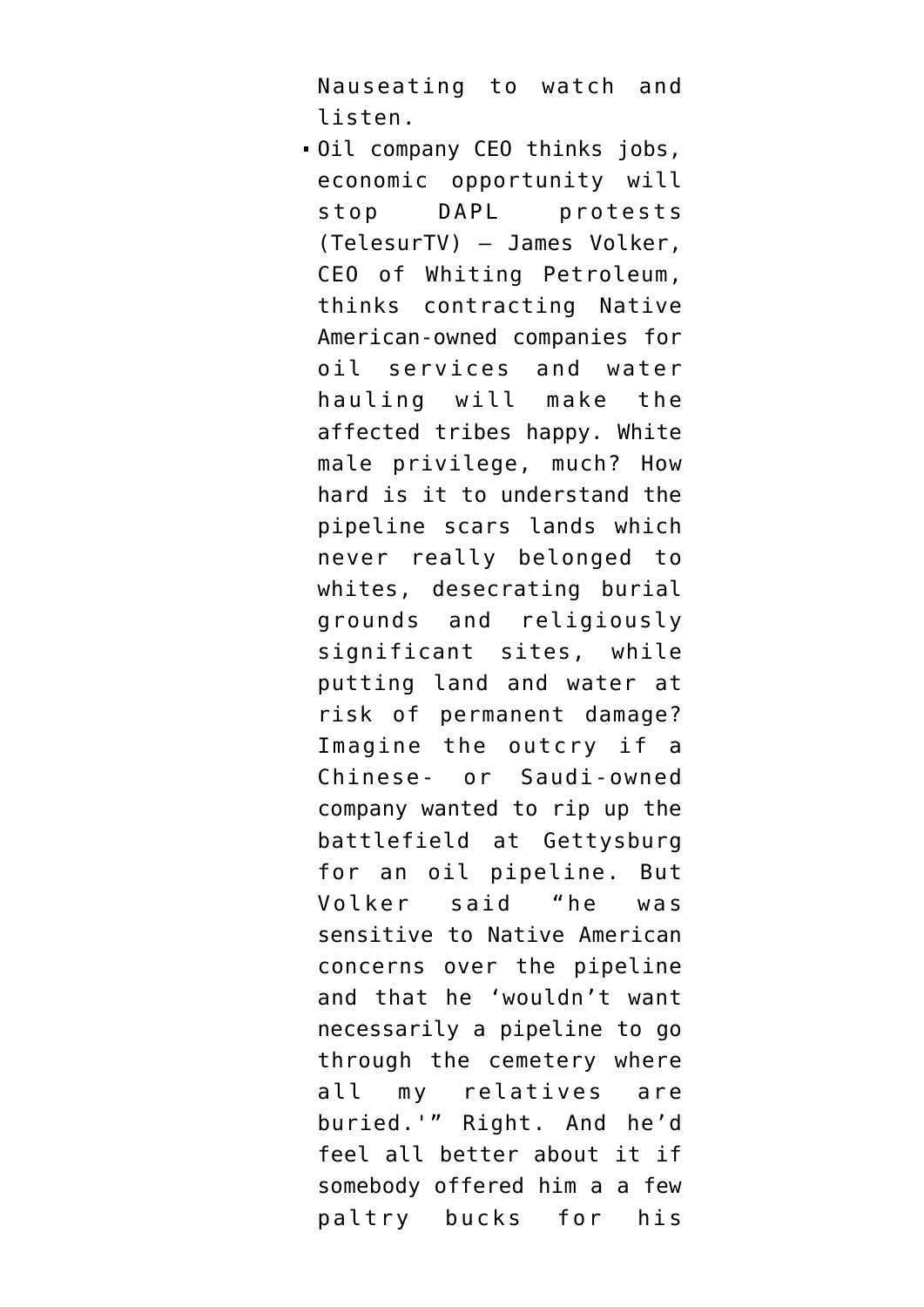mother's grave.

[Anti-pipeline protest in](http://www.timesargus.com/article/20160929/NEWS01/160929586/1003) [Vermont culminates in \\$500K](http://www.timesargus.com/article/20160929/NEWS01/160929586/1003) [bank account closure](http://www.timesargus.com/article/20160929/NEWS01/160929586/1003) (Times Argus) — At a Mountpelier branch of TD Bank, locals protested both a planned Vermont Gas pipeline and the Dakota Access Pipeline. A TD Bank customer closed her \$500K account because she was disgusted with TD Bank's role financing pipeline construction.

### Other indigenous news

- [DOI looks at government-to](http://www.nbcnews.com/news/asian-america/some-protest-us-rule-recognition-native-hawaiian-government-n654501)[government relations with](http://www.nbcnews.com/news/asian-america/some-protest-us-rule-recognition-native-hawaiian-government-n654501) [future sovereign Hawaii](http://www.nbcnews.com/news/asian-america/some-protest-us-rule-recognition-native-hawaiian-government-n654501) (NBC) — Protesters are unhappy, however, with the change in U.S. Department of Interior position allowing a Native Hawaiian government. In a nutshell, it's not up to the DOI to tell Native Hawaiians and a sovereign Hawaii how to operate just as no illegal occupying force has a right to define the nation it illegally occupies.
- [First Nations' children](http://www.cbc.ca/news/canada/manitoba/sixties-scoop-americans-paid-thousands-indigenous-children-1.3781622) ['sold' to Americans as](http://www.cbc.ca/news/canada/manitoba/sixties-scoop-americans-paid-thousands-indigenous-children-1.3781622) [recently as 1982](http://www.cbc.ca/news/canada/manitoba/sixties-scoop-americans-paid-thousands-indigenous-children-1.3781622) (CBC) — Heartbreaking read; between 1960-1982, indigenous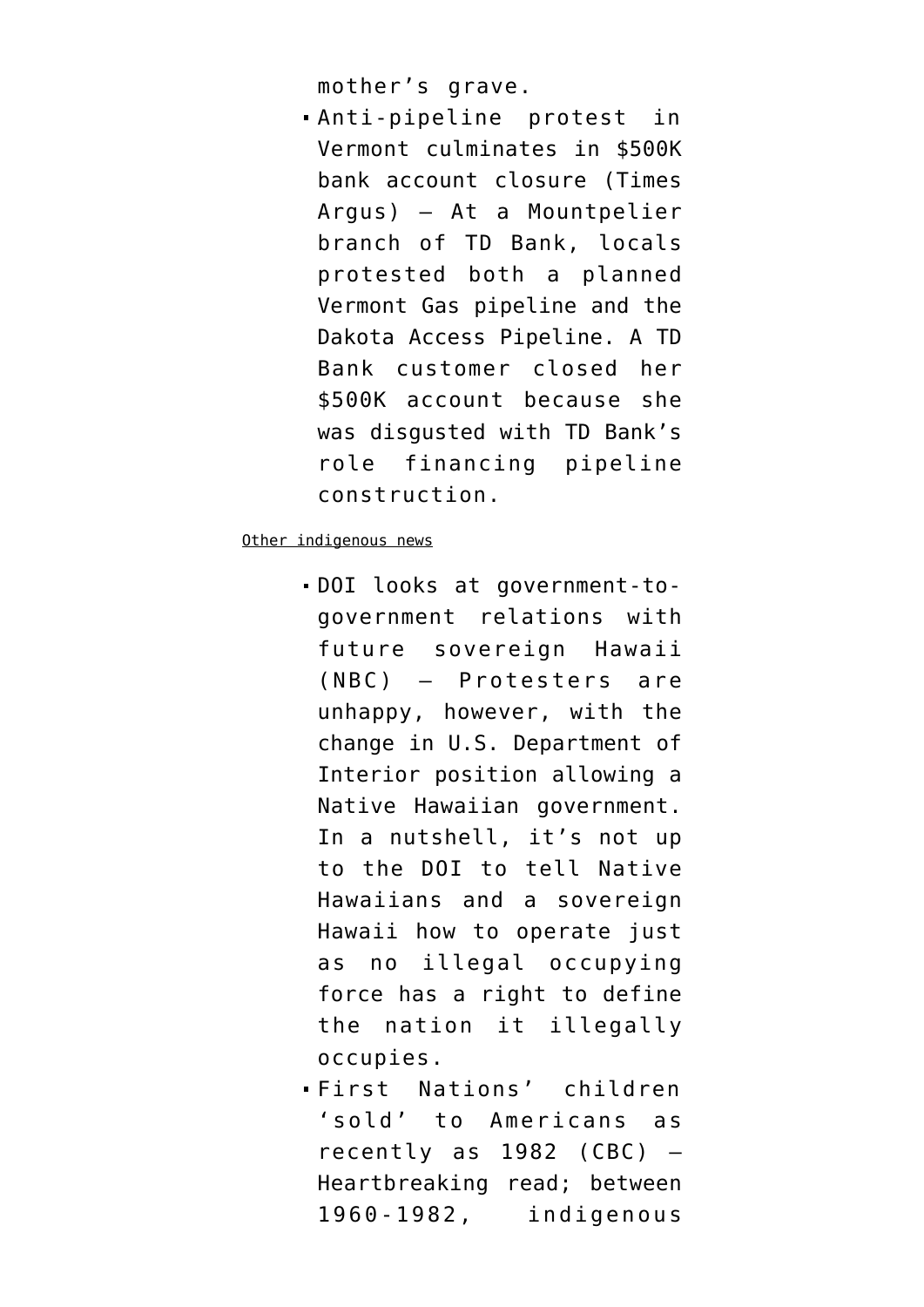children were taken from their families and 'sold' to adoptive families in the U.s., often labeled as 'special needs' when they were simply First Nations' descendants.

- [Interview: Kichwa leader](https://www.theguardian.com/environment/andes-to-the-amazon/2016/sep/27/perus-president-amazon-indigenous-protestors) [José Fachín on oil and Peru](https://www.theguardian.com/environment/andes-to-the-amazon/2016/sep/27/perus-president-amazon-indigenous-protestors) (Guardian) — Fachín discusses a permanent protest underway, fighting against chronic oil pipeline leaks fouling land and water lived on by Kichwa and other indigenous peoples in Peru. Hard to imagine this persistent assault on indigenous peoples' environment becoming just as embedded here in the U.S. fossil fuel extraction must stop.
- [Wiradjuri/Kamilaroi artist](https://www.theguardian.com/artanddesign/2016/sep/30/lost-in-the-flames-sydneys-garden-palace-resurrected-through-indigenous-eyes) [commemorates the loss of](https://www.theguardian.com/artanddesign/2016/sep/30/lost-in-the-flames-sydneys-garden-palace-resurrected-through-indigenous-eyes) [indigenous' history in](https://www.theguardian.com/artanddesign/2016/sep/30/lost-in-the-flames-sydneys-garden-palace-resurrected-through-indigenous-eyes) [Sydney art installation](https://www.theguardian.com/artanddesign/2016/sep/30/lost-in-the-flames-sydneys-garden-palace-resurrected-through-indigenous-eyes) (Guardian) — Nearly all artifacts of Australia's indigenous peoples were destroyed in 1882 when an exhibition building burnt to the ground. Artist Jonathan Jones marks this epic loss with *barrangal dyara* (skin and bones) constructed from 15,000 gypsum shields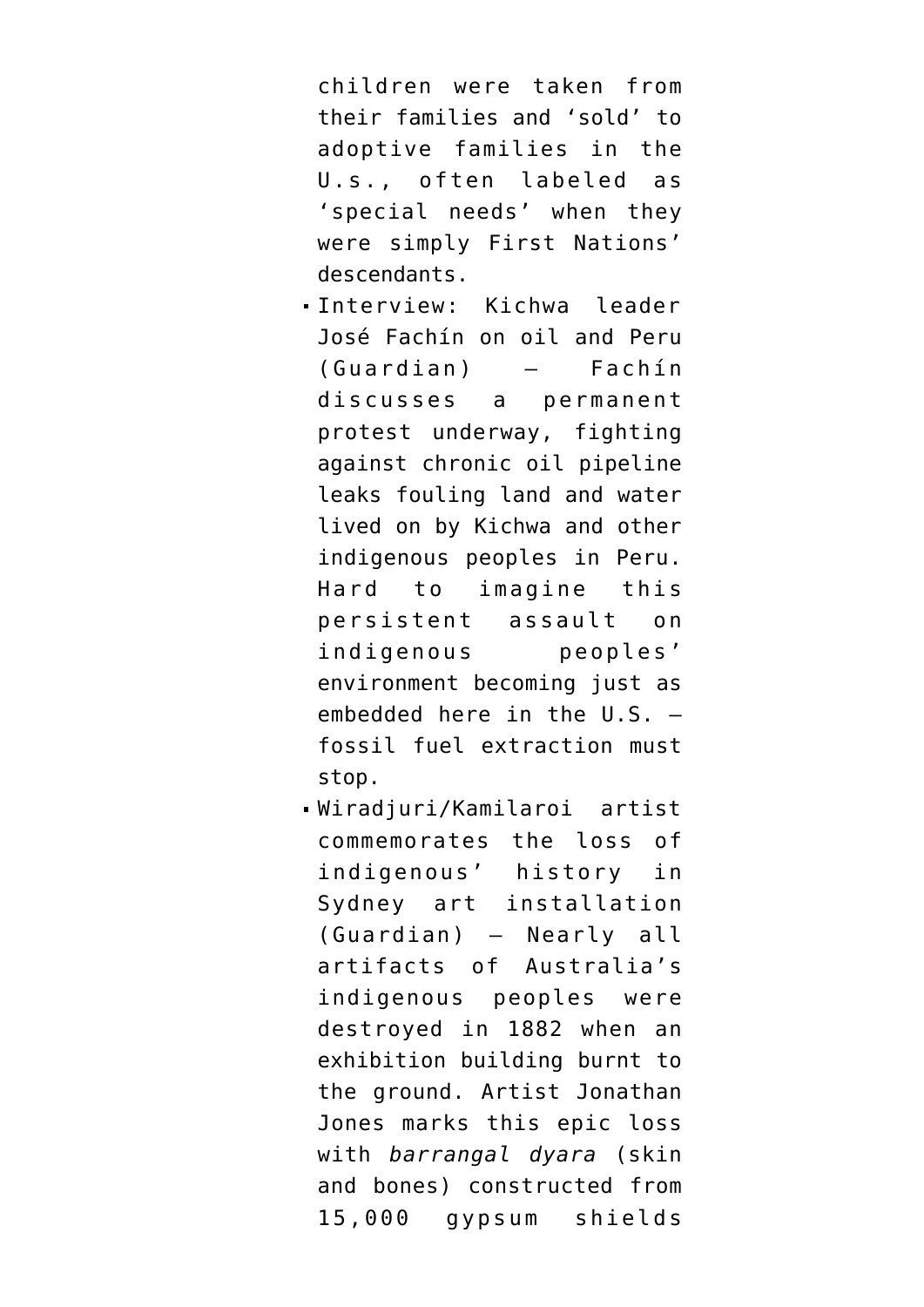### marking the outline of the former building site.

### Longread: Is 'Space Art' dying?

[Interesting read about the history of space art](https://blog.longreads.com/2016/09/20/space-art-propelled-scientific-exploration-of-the-cosmos-but-its-star-is-fading-fast/) [and its impact on science.](https://blog.longreads.com/2016/09/20/space-art-propelled-scientific-exploration-of-the-cosmos-but-its-star-is-fading-fast/) I wonder, though, whether space art has really been dying, or if it has merely been surpassed by the real beauty of space our current technology has been able to capture? Just browse through NASA's [Astronomy](http://apod.nasa.gov/apod/astropix.html) [Picture of the Day](http://apod.nasa.gov/apod/astropix.html) — phenomenal images captured by cameras. Is the real problem space art faces a matter of imagination; are we not encouraging young artists to ponder what's out there we have yet to capture with telescopes, space missions, and cameras?

Week's over, already been tequila thirty here for nearly an hour. Have a nice weekend!

# **[THURSDAY: ANOTHER](https://www.emptywheel.net/2016/09/29/thursday-another-grungey-anniversary-observed/) [GRUNGEY ANNIVERSARY](https://www.emptywheel.net/2016/09/29/thursday-another-grungey-anniversary-observed/) [OBSERVED](https://www.emptywheel.net/2016/09/29/thursday-another-grungey-anniversary-observed/)**

In this roundup: Recalling 25 years of Nirvana's Nevermind, petro-pipeline-economic challenges, lead poisoning, anthrax, and cops gone wild.

Hard to believe it was [25 years ago this past](https://youtu.be/gKg9xT3bZ7o) [weekend](https://youtu.be/gKg9xT3bZ7o) when Seattle grunge band Nirvana released its second and best-selling album Nevermind. This particular collection of songs continues to have deep impact on rock, in no small part because it gave voice to social alienation and frustrations of its decade.

Grunge as a genre petered out by the late 1990s, perhaps in response the impact of Cobain's suicide, the aging of its audience, and the bursting of the dot com bubble. I've wondered, though, if its overwhelmingly white male angst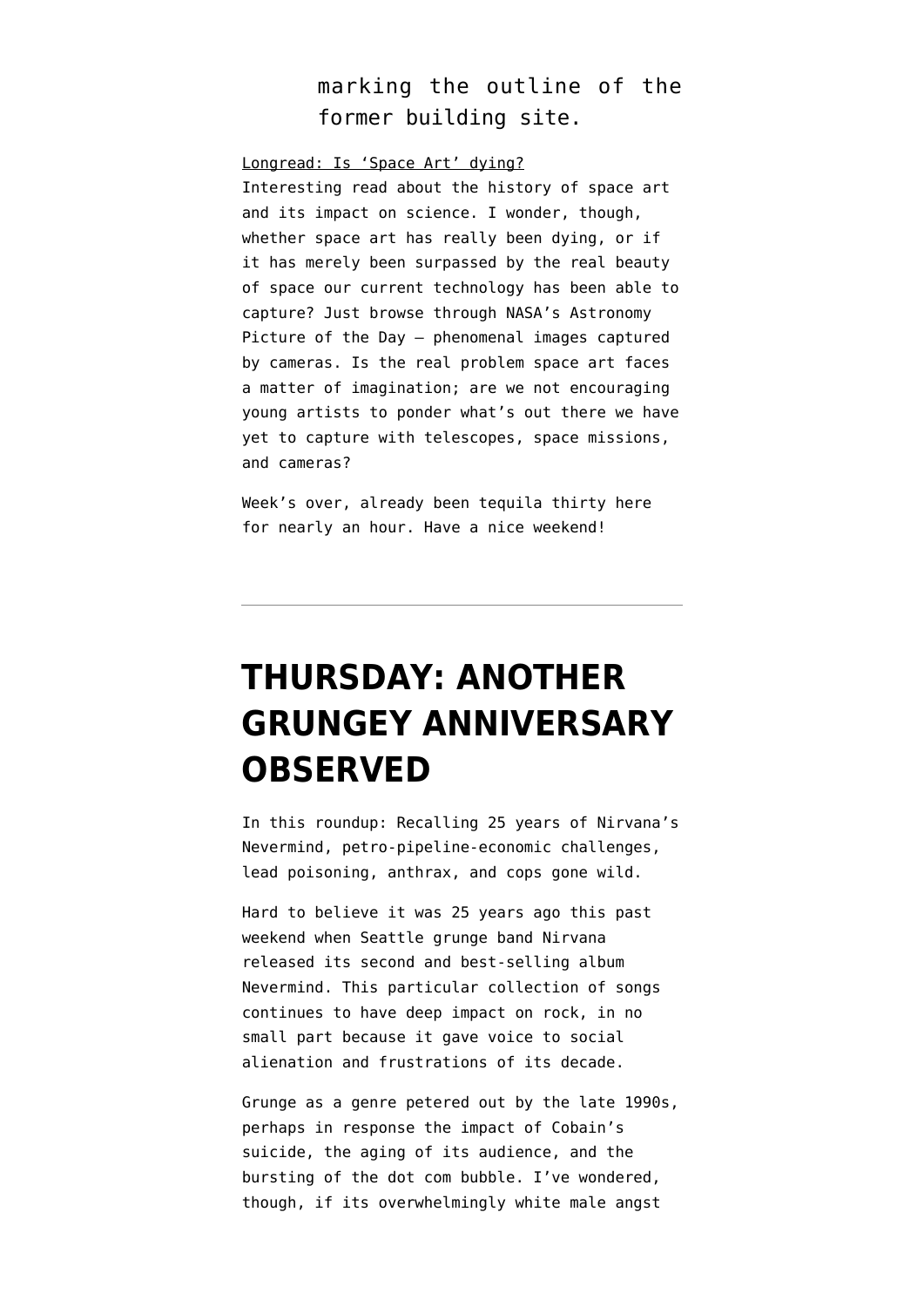merely went underground, disrupted by 9/11 and redirected toward the war on terror. The grunge generation was the first to be wholly free of the draft, born toward the end of or after the Vietnam War. It had no common goal, no shared sacrifice, at a time when technology became incredibly powerful and a key driver behind economic growth.

Then the dot com bomb, the towers fell, and the grunge generation was forced to look away from its navel, but not toward a positive aim with measurable success defined by concrete benchmarks. It was offered an identity defined by negatives: not 'radical Muslim', not 'Old Europe', not anything apart from with-Bush/Cheney because it wasn't popular to be against them for the sub-40-year-old crowd.

Now that +20 years have passed, how are the grunge generation defined?

UPDATE 9:30 AM EDT — News worth updating and inserting higher in post: Congress avoided a government shutdown while simultaneously funding Flint, Michigan's water system aid as well as Zika virus response. The amount allocated for Flint will be somewhere between \$170 million (House) and \$220 (Senate). It's not anywhere near the amount needed for complete removal of damaged water mains and lead piping, but it's a good start. [Snappy synopsis here.](http://www.graydc.com/content/news/Flint-water-deal-averts-government-shutdown-395200951.html)

See also this [particularly offensive POS](http://origin-nyi.thehill.com/opinion/letters/298387-stick-with-the-facts-not-fear-in-debate-over-funding-to-fight-zika) from a hotel and tourism advocate in Puerto Rico, published before the deal. Too bad Mr. Miguel Vega will never have to actually carry a Zika infected fetus; his hand wringing over Zika fear is a perfect example of male privilege, applied on behalf of his employers. The real problem with Zika response has always been a lack of knowledge about the virus as well as inadequate concern for the welfare of citizens — not fear. /*end update*

Fossil Feud All related to oil, all equally distressing.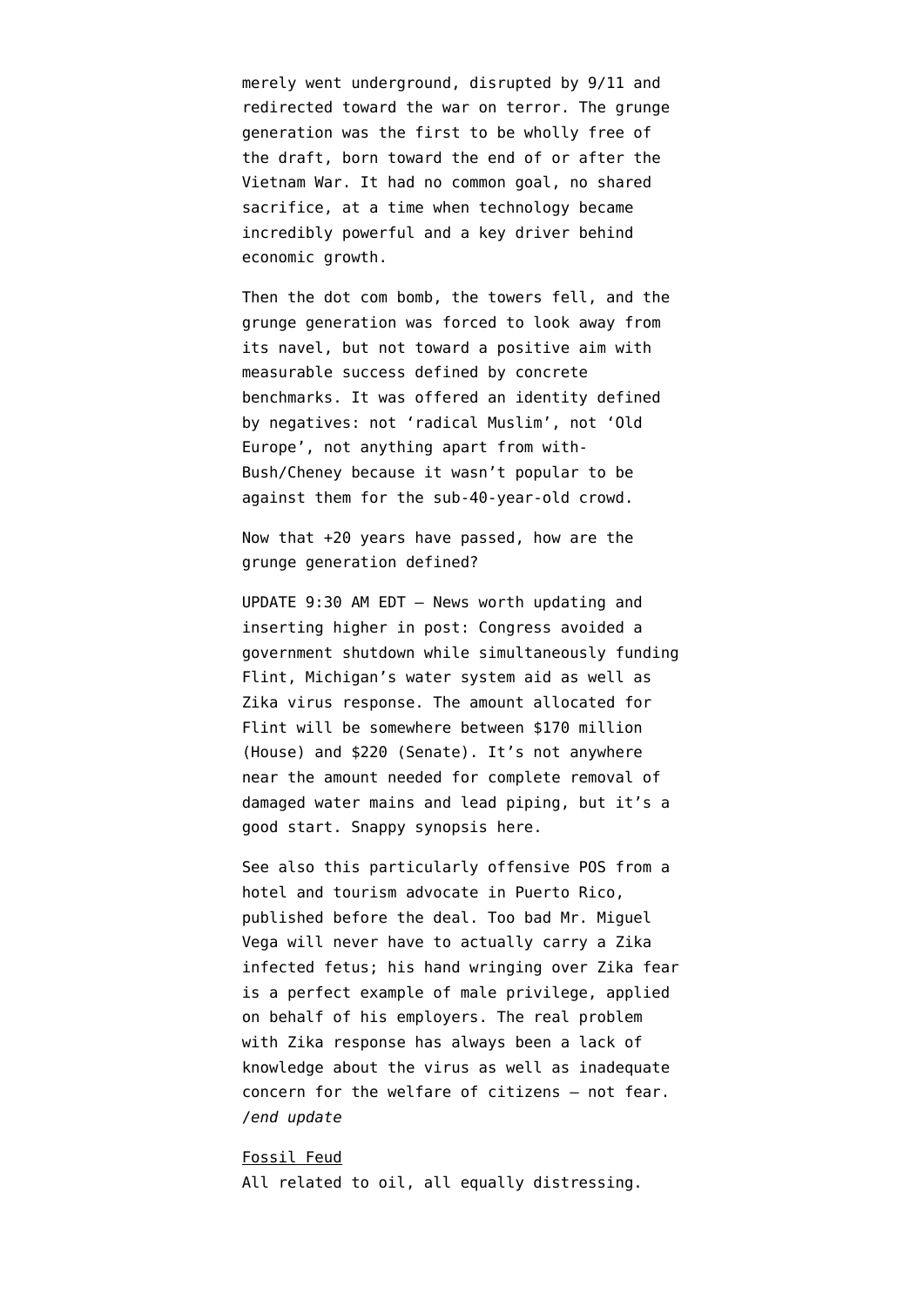- [OPEC to cut oil output](https://www.bloomberg.com/news/articles/2016-09-28/opec-said-to-agree-on-first-oil-output-cut-in-eight-years) (Bloomberg) — The move supports the Saudis' need for more cash. Russia will tweak its output levels after OPEC has finished setting a firmer level, though it pumped a record amount in September, tripling August's daily output.
- [Iran's oil minister](https://twitter.com/JavierBlas2/status/781224629209890816) [described as 'happy'](https://twitter.com/JavierBlas2/status/781224629209890816) (Bloomberg via Twitter) — Bijan Zanganeh's reaction as the OPEC conference in Algiers ended Wednesday.
- [Congress overrode Obama's](http://www.insurancejournal.com/news/national/2016/09/28/427746.htm) [veto of 9/11 bill](http://www.insurancejournal.com/news/national/2016/09/28/427746.htm) (Insurance Journal) — In spite of the White House's effort to kill The Justice Against Sponsors of Terrorism Act (JASTA), the bill will become law after today's rare override. The bill allows 9/11 victims and their families to sue Saudi Arabia for damages. Passage of the bill may cause the Saudis to delay sales of \$10 billion of an international 'megabond' as investors could be put off by risks to RSA from lawsuits. But if oil prices go up due to production cuts, the bonds may not be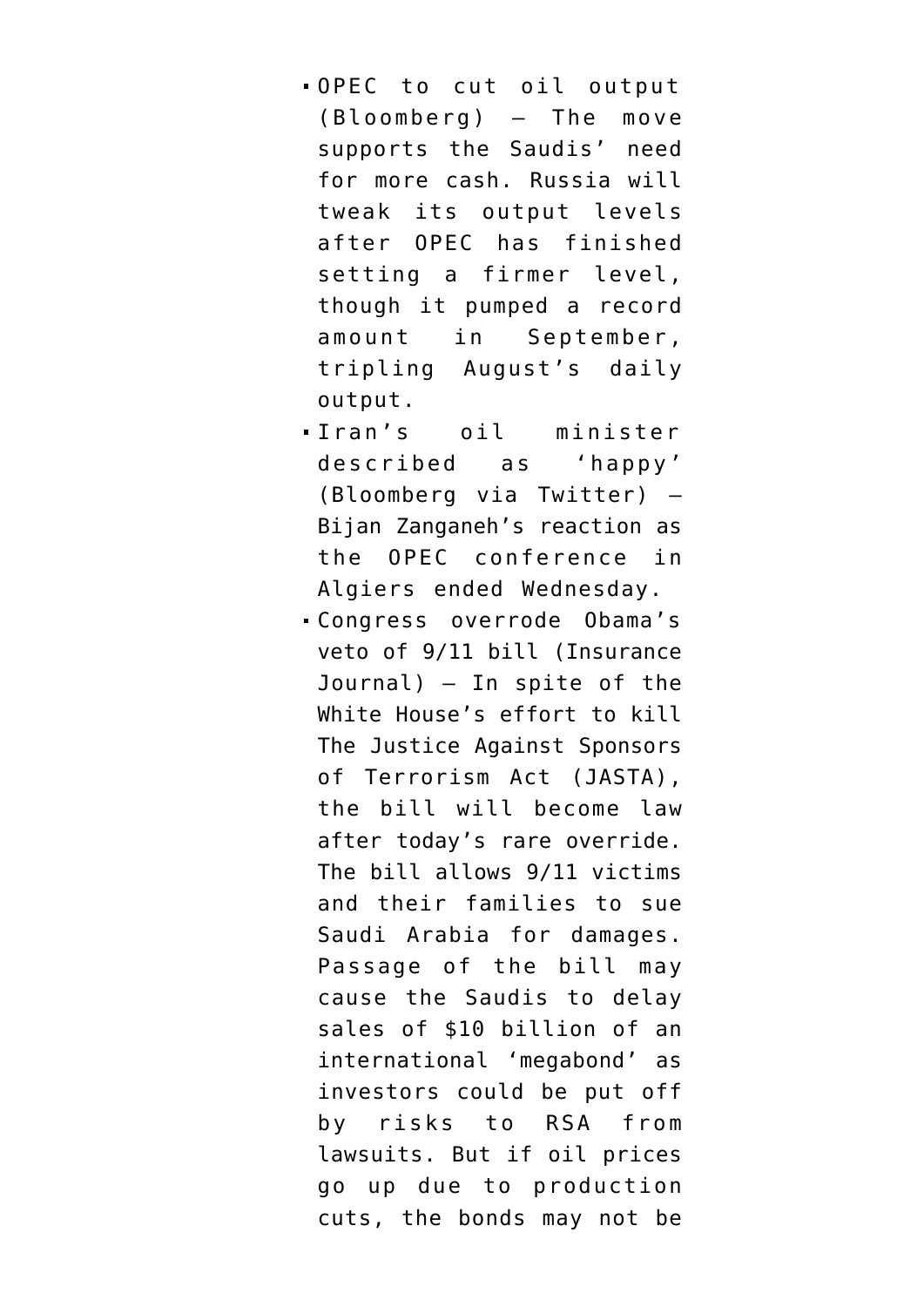as critical to RSA's plans.

- [Reps. Grijalva and Ruiz say](http://indiancountrytodaymedianetwork.com/2016/09/27/house-democrats-call-new-dapl-permitting-process-after-2-hour-forum-dc-165923) [Dakota Access Pipeline](http://indiancountrytodaymedianetwork.com/2016/09/27/house-democrats-call-new-dapl-permitting-process-after-2-hour-forum-dc-165923) [approvals did not comply](http://indiancountrytodaymedianetwork.com/2016/09/27/house-democrats-call-new-dapl-permitting-process-after-2-hour-forum-dc-165923) [with law](http://indiancountrytodaymedianetwork.com/2016/09/27/house-democrats-call-new-dapl-permitting-process-after-2-hour-forum-dc-165923) (Indian Country) — After a meeting between Democratic Reps. Raúl Grijalva and Raul Ruiz and representatives of Standing Rock Sioux, Cheyenne River Sioux, Lakota, Apache tribes late last week, the representatives called for the Army Corps of Engineers' permits to be revoked. Full assessments for environmental and historical impact had not been completed before the permits were issued; ACOE may have acted under the influence of pipeline and oil companies. Grijalva and Ruiz are members of the House Natural Resources Subcommittee on Indian and Alaska Native Affairs. It's not clear what will happen next given the anticipated rise in oil prices and the impending general election.
- [Monbiot op-ed: Fossil fuels](https://www.theguardian.com/commentisfree/2016/sep/27/fracking-digging-drilling-paris-agreement-fossil-fuels) [must remain in the ground to](https://www.theguardian.com/commentisfree/2016/sep/27/fracking-digging-drilling-paris-agreement-fossil-fuels) [meet Paris Agreement](https://www.theguardian.com/commentisfree/2016/sep/27/fracking-digging-drilling-paris-agreement-fossil-fuels) (Guardian-UK) — Fossil fuel industry's own data shows that current extraction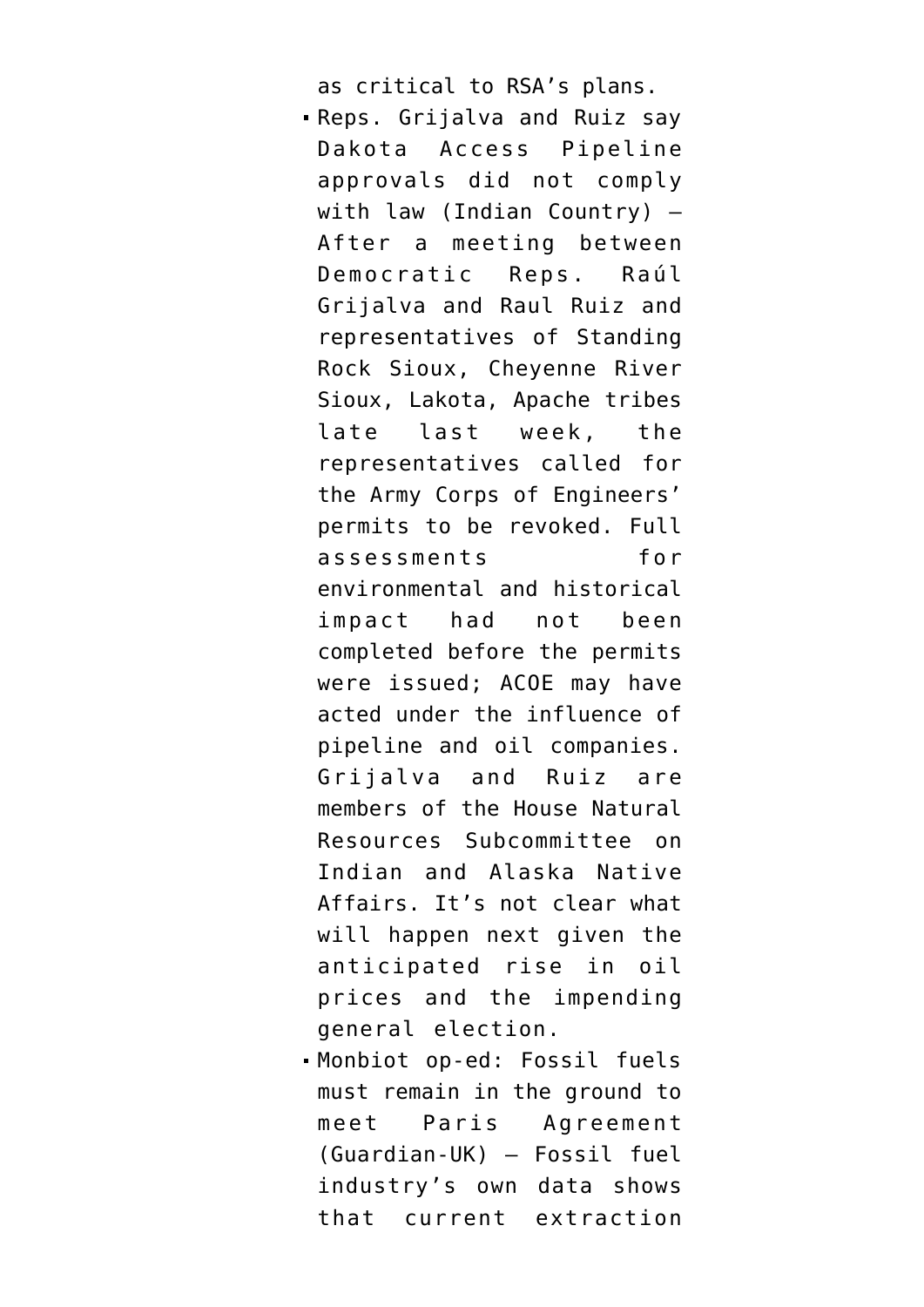rates and plans will push global temperatures above 1.5C-2C, undermining the Paris agreement on climate change. The only sure way to comply with the temperature goals is to stop extracting fossil fuels.

Use the anticipated increase in oil prices as incentive to reduce its use. Put on the big person's panties and say no to pipelines and more extraction. Push for incentives to conserve while developing alternative energy. It's long past time.

### Miscellany

[Police across U.S. misusing](http://www.sltrib.com/home/4407962-155/ap-across-us-police-officers-abuse) [databases for personal](http://www.sltrib.com/home/4407962-155/ap-across-us-police-officers-abuse) [reasons](http://www.sltrib.com/home/4407962-155/ap-across-us-police-officers-abuse) (AP via Salt Lake Tribune) — After conducting illegal searches of confidential information including addresses and Social Security numbers, police have been punished hundreds of times over the last three years. The article says the number of unauthorized database searches identified during reporting are "unquestionably an undercount." It's not clear from this report if these databases also include information gathered from surveillance including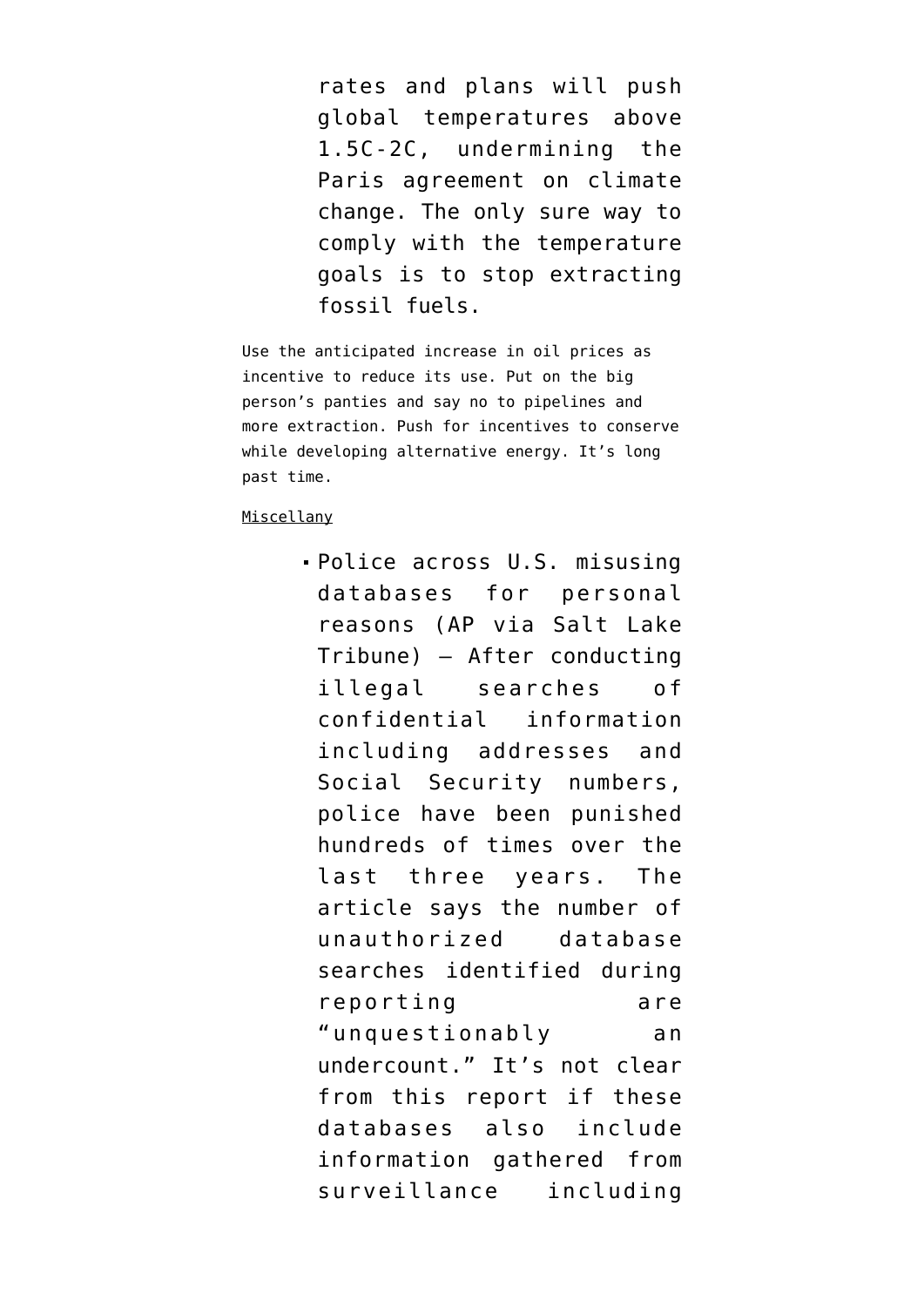Stingray use

- [CDC's flawed report left](http://www.reuters.com/article/us-usa-pollution-report-specialreport-idUSKCN11Y1BH) [East Chicago IN children](http://www.reuters.com/article/us-usa-pollution-report-specialreport-idUSKCN11Y1BH) [exposed to lead](http://www.reuters.com/article/us-usa-pollution-report-specialreport-idUSKCN11Y1BH) (Reuters) — Not clear how or why CDC's 5-year-old report claimed "nearly 100 percent" of children's blood lead levels had been tested in an area once home to a lead refinery. In reality, only 5 percent to 20 percent had been tested, and 22 percent of children around the West Calumet housing development area tested positive for elevated blood lead. This situation is so fishy; in my opinion, the Department of Justice should look more deeply into this case and not merely assist with obtaining settlement funding. Somebody inside the CDC did more than omit data or misstate conclusions.
- [Mystery of USSR anthrax](https://twitter.com/BethSkw/status/780859561448177664) [outbreak uncovered](https://twitter.com/BethSkw/status/780859561448177664) (Twitter) — Lifehacker's science and health writer Beth Skwarecki tweeted a brief story about a Soviet-era anthrax epidemic. It's a quick and fascinating read (unrelated to the recent anthrax outbreak, to the best of my knowledge).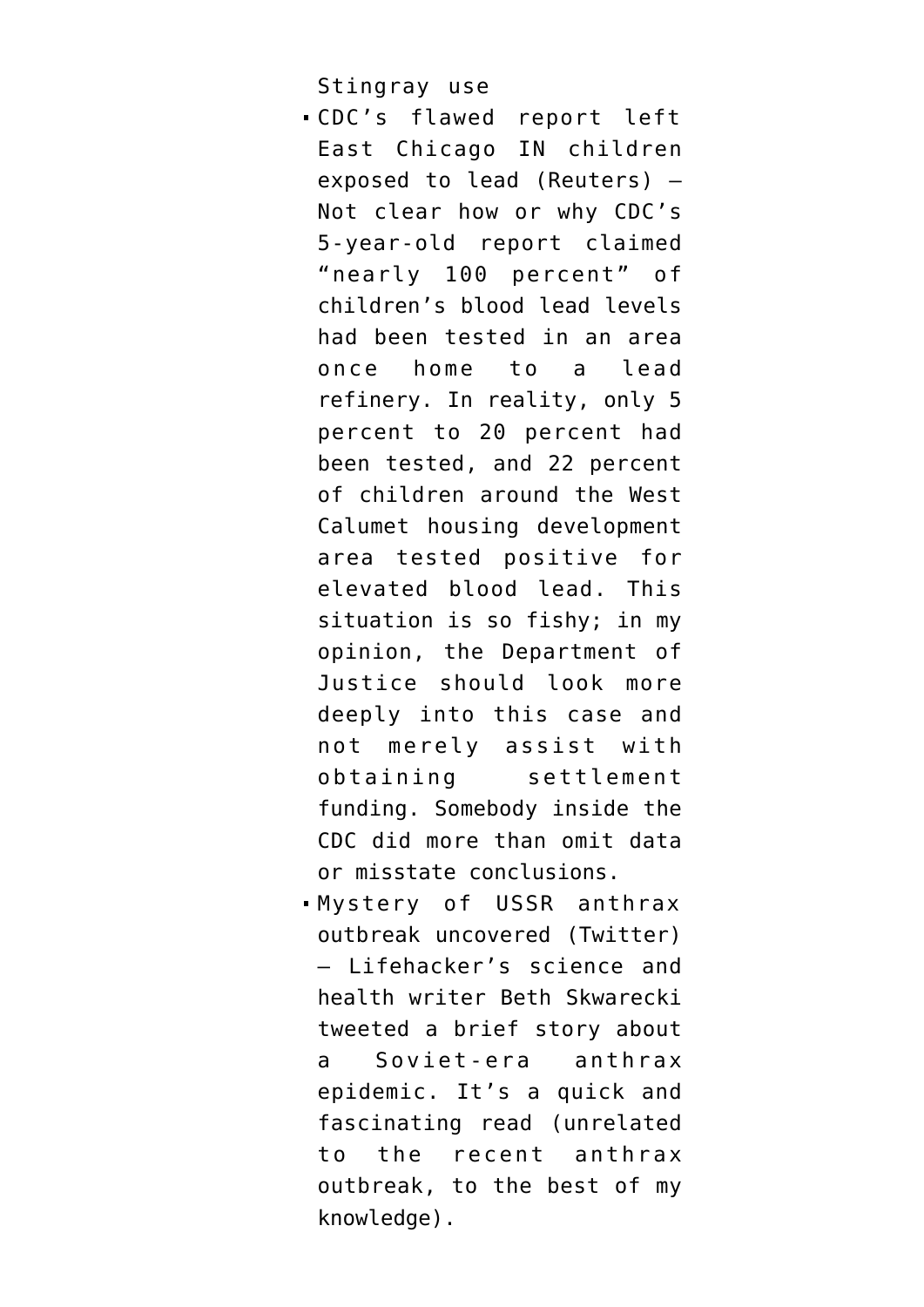Quite enough without adding a longer read or listen, huh? Catch you later!

## **[TUESDAY: CHANGE OF](https://www.emptywheel.net/2016/09/13/tuesday-change-of-pace/) [PACE](https://www.emptywheel.net/2016/09/13/tuesday-change-of-pace/)**

I need a break — a change of pace after the last several day's nonstop doom-and-gloom observing what has become an American version of the Day of the Dead. Add the nauseating bullshit misogynist circus piling on the "church faint" by a post-menopausal woman wearing too much clothing in humid weather while recovering from pneumonia. It's unrelenting ridiculousness which can only be broken by the injection of dark humor.

I like this young director Almog Avidan Antonir's body of short works, including this [little zombie love story.](https://vimeo.com/171451561) Looking forward whatever he might have next up his sleeve.

The Dakotas

[Lawmaker unintentionally](http://www.independent.co.uk/news/world/americas/north-dakota-becomes-first-us-state-to-legalise-use-of-armed-drones-by-police-10492397.html) [makes armed law enforcement](http://www.independent.co.uk/news/world/americas/north-dakota-becomes-first-us-state-to-legalise-use-of-armed-drones-by-police-10492397.html) [drones legal in North Dakota](http://www.independent.co.uk/news/world/americas/north-dakota-becomes-first-us-state-to-legalise-use-of-armed-drones-by-police-10492397.html) (Independent-UK) — Way to go, dude. Legislator submitted a bill to outlaw armed drones; wretched police union got to the bill with revisions and now law enforcement can use drones armed with non-lethal force. North Dakota is now the first state in the U.S. to legalize armed drones. Want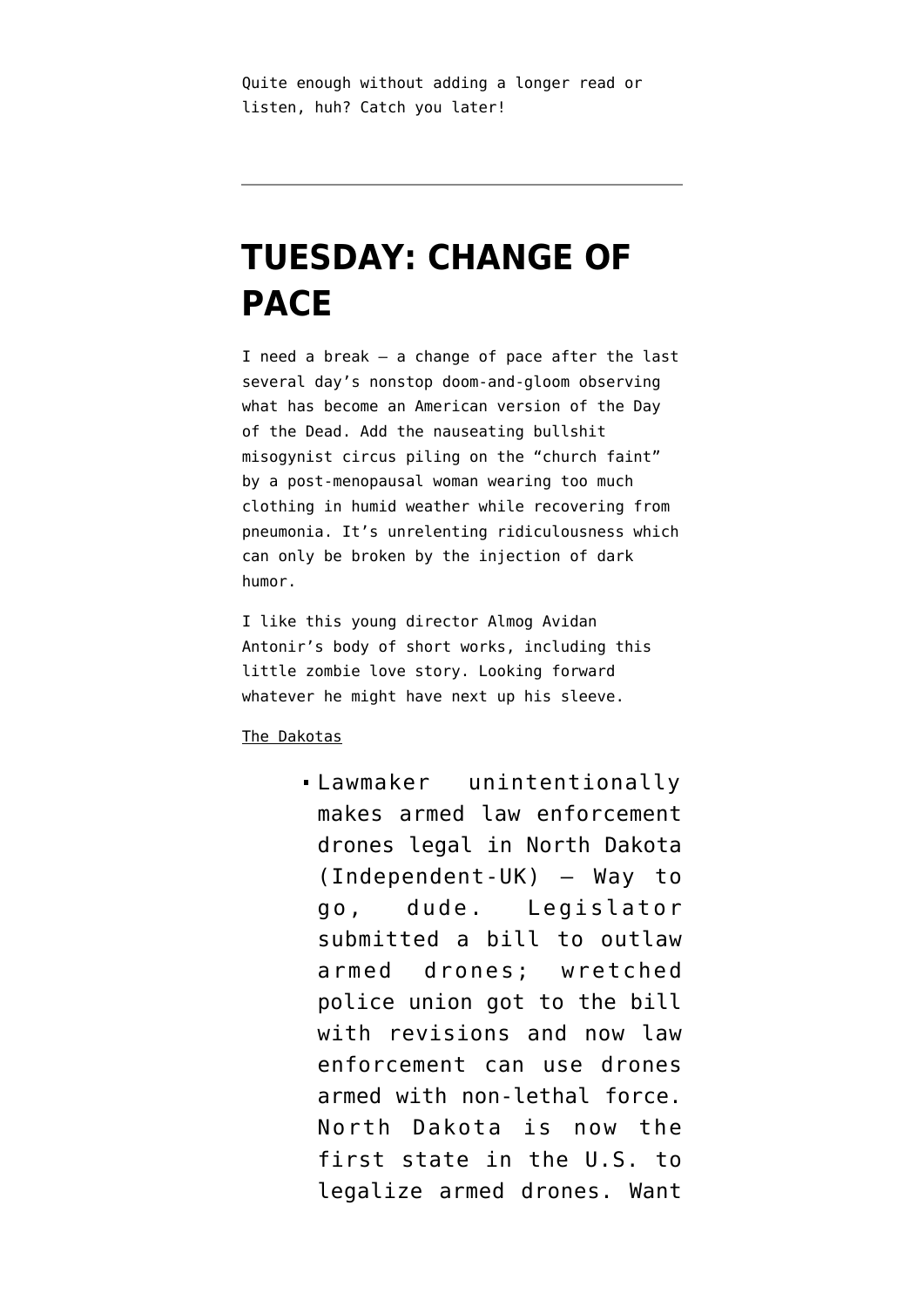to bet law enforcement is already preparing to use this technology against pipeline protesters?

- [South Dakota Yankton Sioux](http://indiancountrytodaymedianetwork.com/2016/09/09/yankton-sioux-tribe-sues-us-army-corps-usfws-over-dakota-access-165736) [filed suit against U.S.](http://indiancountrytodaymedianetwork.com/2016/09/09/yankton-sioux-tribe-sues-us-army-corps-usfws-over-dakota-access-165736) [government over pipeline](http://indiancountrytodaymedianetwork.com/2016/09/09/yankton-sioux-tribe-sues-us-army-corps-usfws-over-dakota-access-165736) (Indian Country Today) — While media focused attention on North Dakota's Standing Rock Sioux protest against the Dakota Access Pipeline, the Yankton Sioux in South Dakota filed against the U.S. Army Corps of Engineers and the U.S. Fish and Wildlife Service. Though the planned pipeline runs through tribal treaty lands, the government did not complete an environmental study or a consult with the affected tribe — same complaint in South as in North Dakota. The pipeline company, Energy Transfer, did not use tribe members to identify any challenges during planning of the pipeline route.
- [Trespass charges against](https://cpj.org/2016/09/arrest-warrant-for-muckraking-us-journalist.php) [journalist Goodman blows off](https://cpj.org/2016/09/arrest-warrant-for-muckraking-us-journalist.php) [First Amendment and Justice](https://cpj.org/2016/09/arrest-warrant-for-muckraking-us-journalist.php) [Dept.](https://cpj.org/2016/09/arrest-warrant-for-muckraking-us-journalist.php) (Committee to Protect Journalists) — CPJ's Carlos Lauria said the warrant issued for Democracy Now's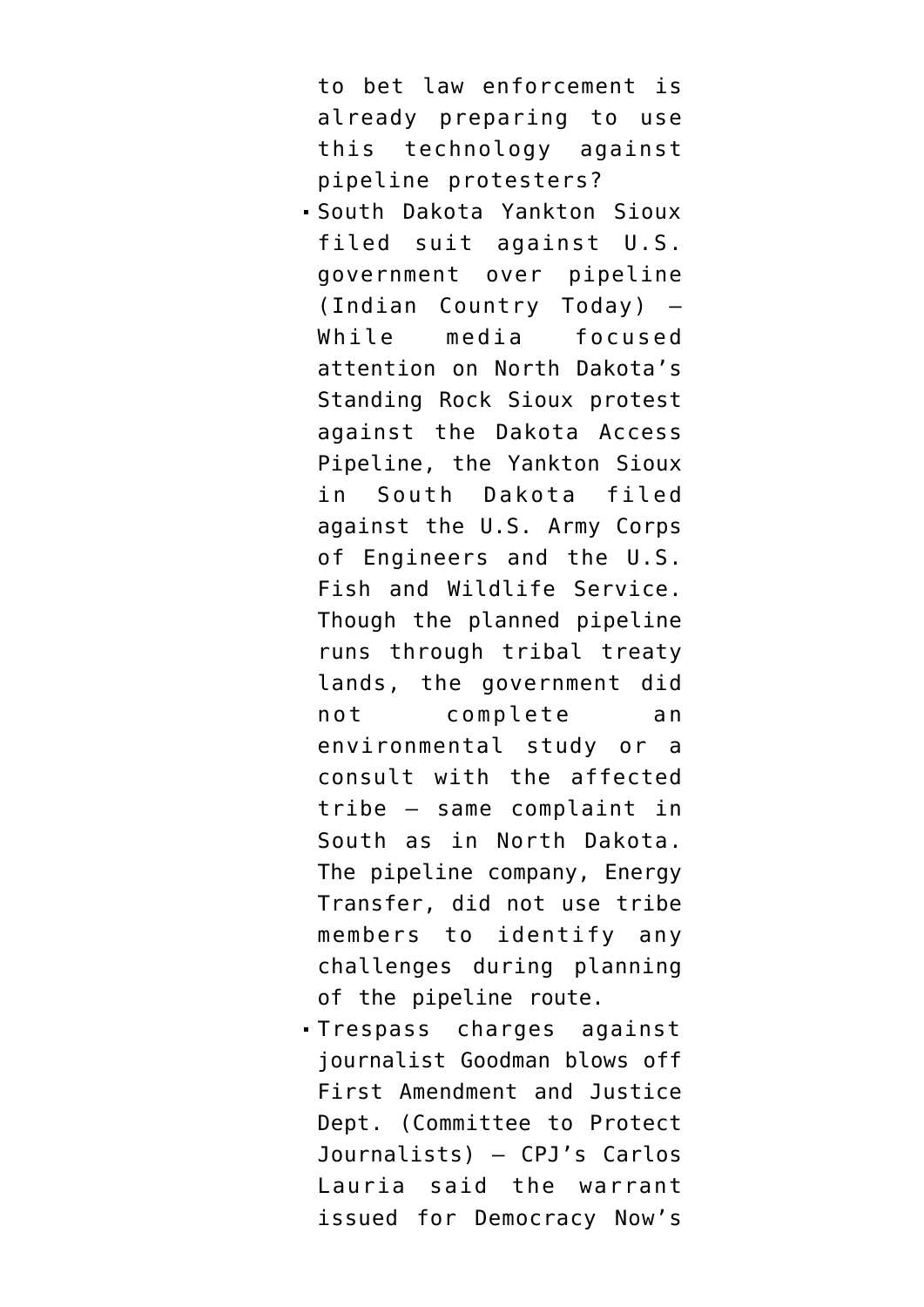Amy Goodman is "a transparent attempt to intimidate reporters" covering the NoDAPL protests. Morton County's warrant ignores Justice Dept's [joint statement](https://www.justice.gov/opa/pr/joint-statement-department-justice-department-army-and-department-interior-regarding-standing) with Interior Dept halting pipeline construction, in which the departments said, "we fully support the rights of all Americans to assemble and speak freely. …" Goodman clearly identified herself as a reporter.

- [Oil producers whine about](http://fortune.com/2016/09/11/dakota-access-piepine-results/) [pipeline delays interfering](http://fortune.com/2016/09/11/dakota-access-piepine-results/) [with cheap oil](http://fortune.com/2016/09/11/dakota-access-piepine-results/) (Fortune) — These guys are just not catching the cluestick. It may take shareholder activism to wake these morons up about the end of fossil fuels and a need for entirely new business models instead of forcing oil pipelines through.
- [Standing Rock: a new civil](https://www.theguardian.com/us-news/2016/sep/12/north-dakota-standing-rock-protests-civil-rights) [rights movement?](https://www.theguardian.com/us-news/2016/sep/12/north-dakota-standing-rock-protests-civil-rights) (Guardian) — Op-ed looks at the birth of a new movement where environmental and civil rights activism join forces to protect indigenous people and Missouri River — the longest river in the continental U.S.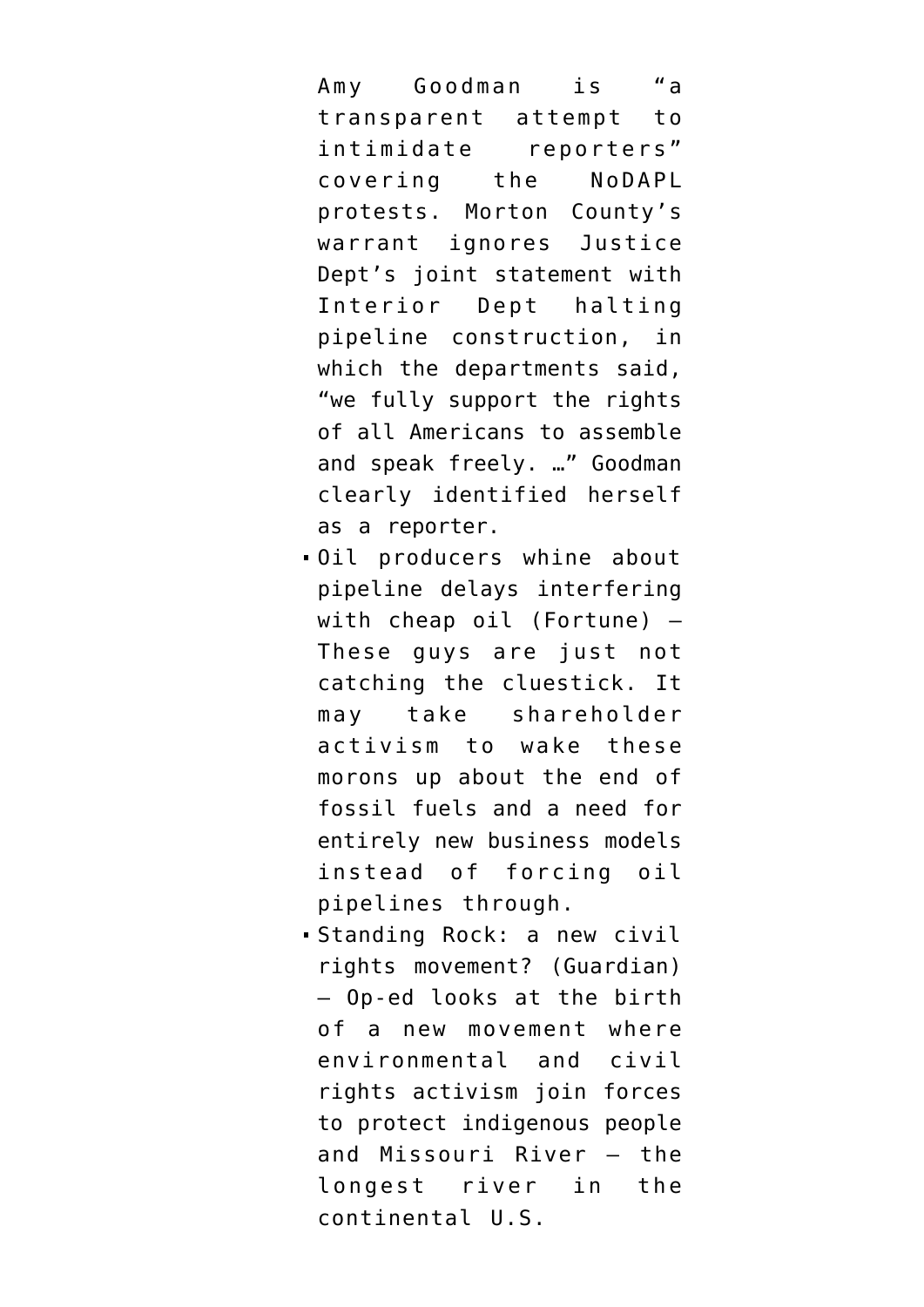- [Former state epidemiologist](http://www.mlive.com/news/index.ssf/2016/09/dhhs_boss_not_talking_about_po.html) [not talking about possible](http://www.mlive.com/news/index.ssf/2016/09/dhhs_boss_not_talking_about_po.html) [plea deal](http://www.mlive.com/news/index.ssf/2016/09/dhhs_boss_not_talking_about_po.html) (MLive.com) — Corinne Miller, now retired, was arraigned in August on felony misconduct and misdemeanor neglect of duty. Miller suppressed action on children's blood lead levels and told Michigan Dept of Health and Human Services employees to delete emails related to the blood lead data.
- [Water bill moves forward in](http://thehill.com/policy/transportation/295539-water-bill-with-flint-aid-moves-ahead-in-senate) [Senate](http://thehill.com/policy/transportation/295539-water-bill-with-flint-aid-moves-ahead-in-senate) (The Hill) Emergency funding for Flint and its lead-contaminated water system closer to passing as part of a \$9.4 billion bill for waterrelated infrastructure and clean drinking water. The bill also includes assistance for Louisiana's flood recovery. Money for Flint's aid may be paid by cutting the Energy Dept's Advanced Vehicle Manufacturing Technology loan program.
- [Water filters still needed](http://www.freep.com/story/news/local/michigan/flint-water-crisis/2016/09/11/flint-water-improves-details-scarce-how-crisis-can-end/89545656/) [by Flint residents through](http://www.freep.com/story/news/local/michigan/flint-water-crisis/2016/09/11/flint-water-improves-details-scarce-how-crisis-can-end/89545656/) [end of year, possibly longer](http://www.freep.com/story/news/local/michigan/flint-water-crisis/2016/09/11/flint-water-improves-details-scarce-how-crisis-can-end/89545656/) (Detroit Free Press) —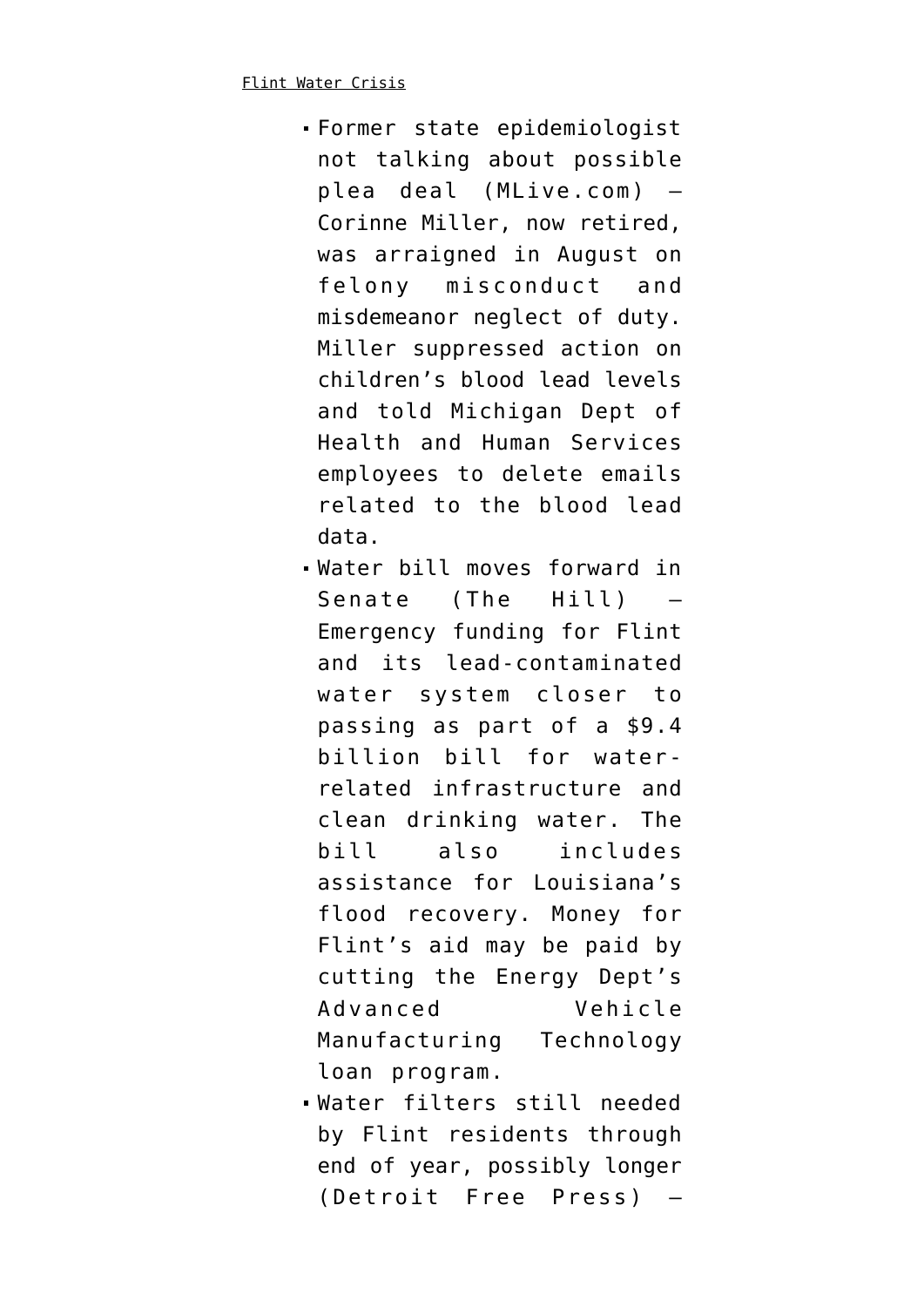There's no clear end to the water crisis, even though funding may soon be available. Thresholds for lead levels have not yet been agreed upon by state and federal officials. The amount of damage to the city's water system continues to complicate recovery efforts.

### Still Picking on Volkswagen

- [VW engineer plead guilty to](https://www.justice.gov/opa/pr/volkswagen-engineer-pleads-guilty-his-role-conspiracy-cheat-us-emissions-tests) [conspiracy, wire fraud and](https://www.justice.gov/opa/pr/volkswagen-engineer-pleads-guilty-his-role-conspiracy-cheat-us-emissions-tests) [violating Clean Air Act](https://www.justice.gov/opa/pr/volkswagen-engineer-pleads-guilty-his-role-conspiracy-cheat-us-emissions-tests) (Jurist.org) — The record of engineer James Robert Liang's [June indictment](https://www.justice.gov/opa/file/890761/download) was unsealed on Friday, revealing he and coconspirators designed, implemented, and lied about emissions controls technology which evaded emissions standards. One interesting bit of new information is the involvement of an unnamed third-party engineering company partially owned by Volkswagen, referred to in the indictment as "Company A."
- [Awkward: Liang to be](http://www.detroitnews.com/story/business/columnists/daniel-howes/2016/09/13/howes-feds-just-getting-warmed-vw-criminal-probe/90292878/) [sentenced during North](http://www.detroitnews.com/story/business/columnists/daniel-howes/2016/09/13/howes-feds-just-getting-warmed-vw-criminal-probe/90292878/) [American International Auto](http://www.detroitnews.com/story/business/columnists/daniel-howes/2016/09/13/howes-feds-just-getting-warmed-vw-criminal-probe/90292878/)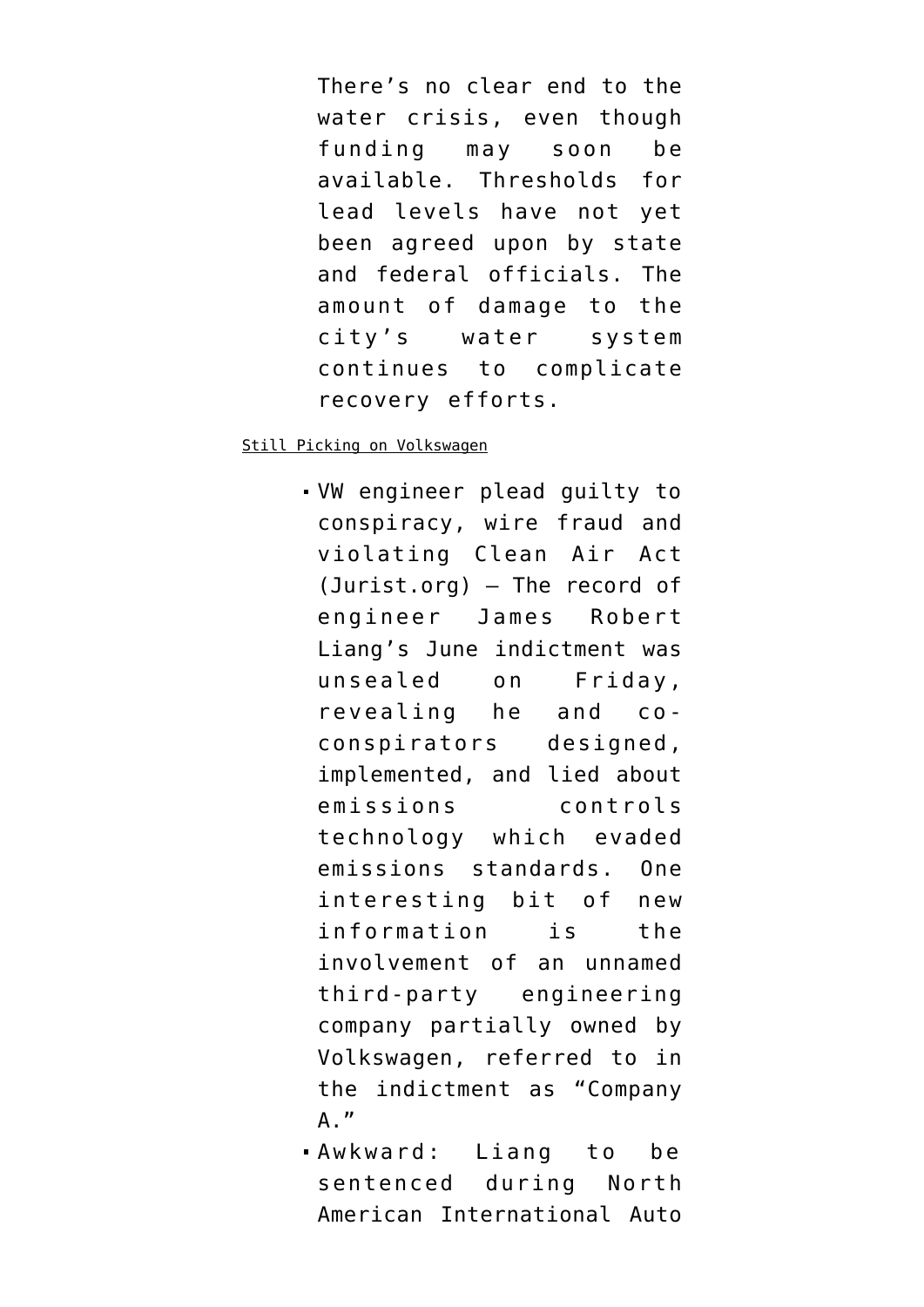[Show](http://www.detroitnews.com/story/business/columnists/daniel-howes/2016/09/13/howes-feds-just-getting-warmed-vw-criminal-probe/90292878/) (Detroit News) — Four months from now, smack in the middle press week for Detroit's 2017 NAIAS, VW engineer Liang will be sentence in U.S. District Court in the Eastern District of Michigan. This op-ed notes Liang's plea hints at a much-larger conspiracy in VW pursued by investigators. Somebody had to sign off on this design, at a minimum. And somebody had to tell Bosch what and how to make the noncompliant electronic controls units.

Longread: Rakoff on Fiss and rights under a War on Terror United States District Judge Jed S. Rakoff [looks](http://www.nybooks.com/articles/2016/09/29/terror-and-everybodys-rights/) [at a collection of essays](http://www.nybooks.com/articles/2016/09/29/terror-and-everybodys-rights/) by legal scholar Owen Fiss, written over the last 13 years while the U.S. the so-called "War on Terror."

Toodles!

# **[THURSDAY: ALIEN](https://www.emptywheel.net/2016/09/08/thursday-alien-occupation/) [OCCUPATION](https://www.emptywheel.net/2016/09/08/thursday-alien-occupation/)**

Since I missed a Monday post with a movie clip I think I'll whip out a golden oldie for today's post.

This movie  $-$  especially this particular scene  $$ still gets to me 37 years after it was first released. The 'chestburster' as scene is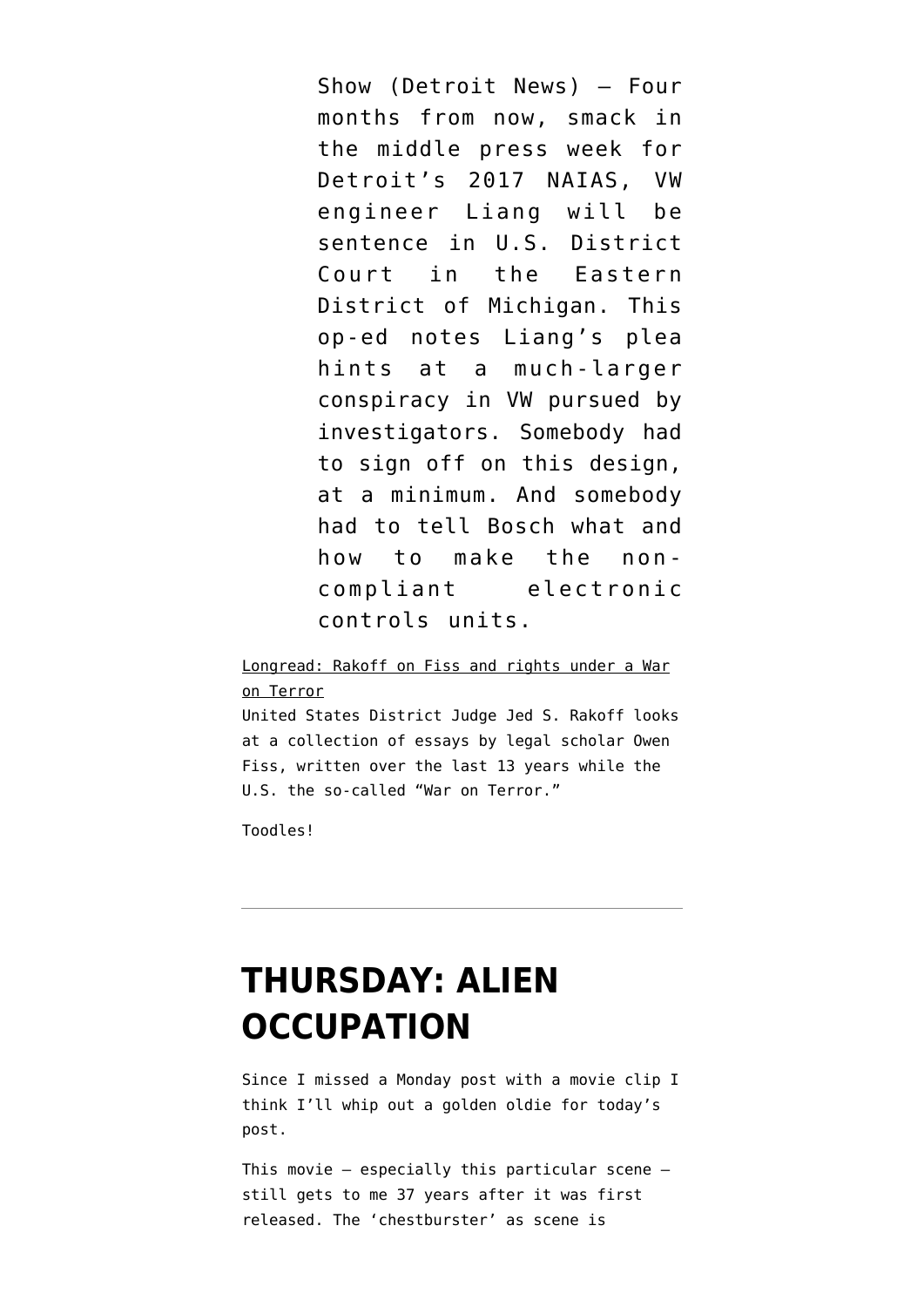commonly known is the culmination of a body horror trope in Ridley Scott's science fiction epic, Alien. The horror arises from knowing something happened to the spacecraft Nostromo's executive officer Kane when a 'facehugger' leapt from a pod in an alien ship, eating through his space helmet, leaving him unresponsive as long as the facehugger remained attached to his face. There is a brief sense of relief once the facehugger detaches and Kane returns to consciousness and normal daily functions. But something isn't right as the subtle extra scrutiny of the science officer Ash foreshadows at the beginning of this scene.

Director Ridley Scott employed a different variant of body horror in his second contribution to the Alien franchise, this time by way of a xenomorph implanted in her mimicking pregnancy in scientist Shaw. She is sterile, and she knows whatever this is growing inside her must be removed and destroyed or it will kill both her and the remaining crew. The clip shared here and others available in YouTube actually don't convey the complete body horror immediately before Shaw enters this AI-operated surgical pod she is thwarted by the pod's programming for a default male patient. In spite of her mounting panic and growing pain she must flail at the program to enter alternative commands which will remove the thing growing inside her.

I suspect the clips available in YouTube were uploaded by men, or they would understand how integral to Shaw's body horror is the inability to simply and quickly tell this surgical pod GET THIS FUCKING THING OUT OF ME RIGHT THE FUCK NOW.

I don't know if any man (by which I mean [cis](https://en.wikipedia.org/wiki/Cisgender)[man\)](https://en.wikipedia.org/wiki/Cisgender) can really understand this horror. Oh sure, men can realistically find themselves host to things like tapeworms and ticks and other creatures which they can have removed. But the horror of frustration, being occupied by something that isn't right, not normal, shouldn't continue, putting its host at mortal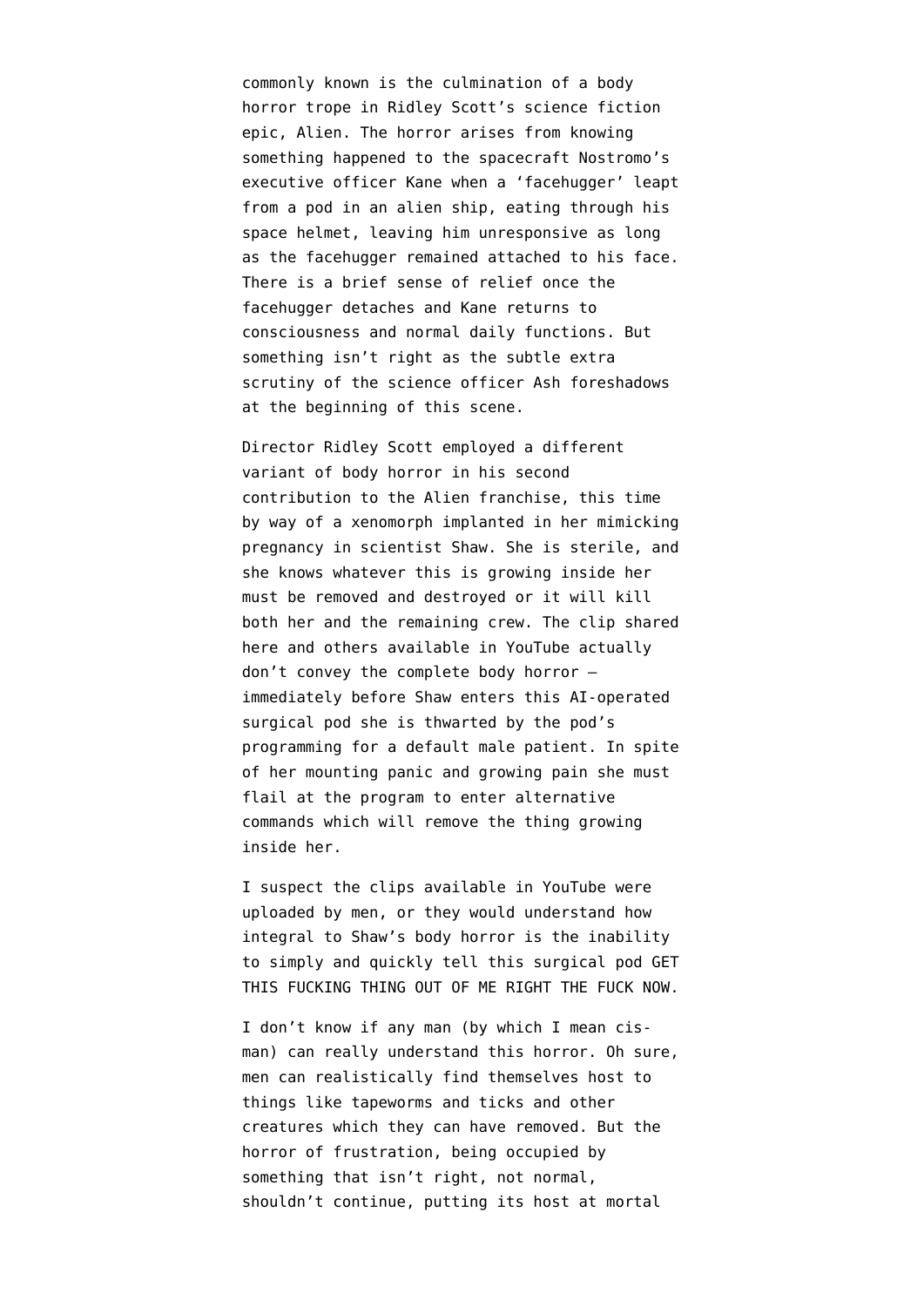risk — and not being able to simply demand it should be removed, or expect resources to avoid its implantation and occupation in one's self? No. Cis-men do not know this terror.

Now imagine the dull background terror of young women in this country who must listen to white straight male legislators demand ridiculous and offensive hurdles before they will consider funding birth control to prevent sexual transmission of Zika, or fund abortions of Zikainfected fetuses which put their mothers at risk of maternal mortality while the fetuses may not be viable or result in deformed infants who'll live short painful lives. Imagine the horror experienced by [84 pregnant women in Florida](http://www.local10.com/health/zika-virus/florida-health-officials-confirm-84-pregnant-women-test-positive-for-zika-virus-) alone who've tested positive for Zika and are now being monitored, who don't know the longterm outcomes for themselves or their infants should their fetuses be affected by the virus.

Body horror, daily, due to occupation not only by infectious agents alien to a woman's body, but occupation by patriarchy.

I expect to get pooh-poohed by men in comments to which I preemptively say fuck off. I've had a conversation this week about Zika risks with my 20-something daughter; she turned down an invitation this past week to vacation with friends in Miami. It's a realistic problem for her should she accidentally get pregnant before/during/immediately following her trip there.

We also talked about one of her college-age friend's experiences with Guillain–Barré syndrome. It's taken that young woman nearly three years to recover and resume normal function. She didn't acquire the syndrome from Zika, but [Guillain–Barré's a risk with Zika](http://www.nejm.org/doi/full/10.1056/NEJMc1609015) [infections.](http://www.nejm.org/doi/full/10.1056/NEJMc1609015) There's too little research yet about the magnitude of the risk — this vacation is not worth the gamble.

But imagine those who live there and can't take adequate precautions against exposure for economic reasons — imagine the low-level dread.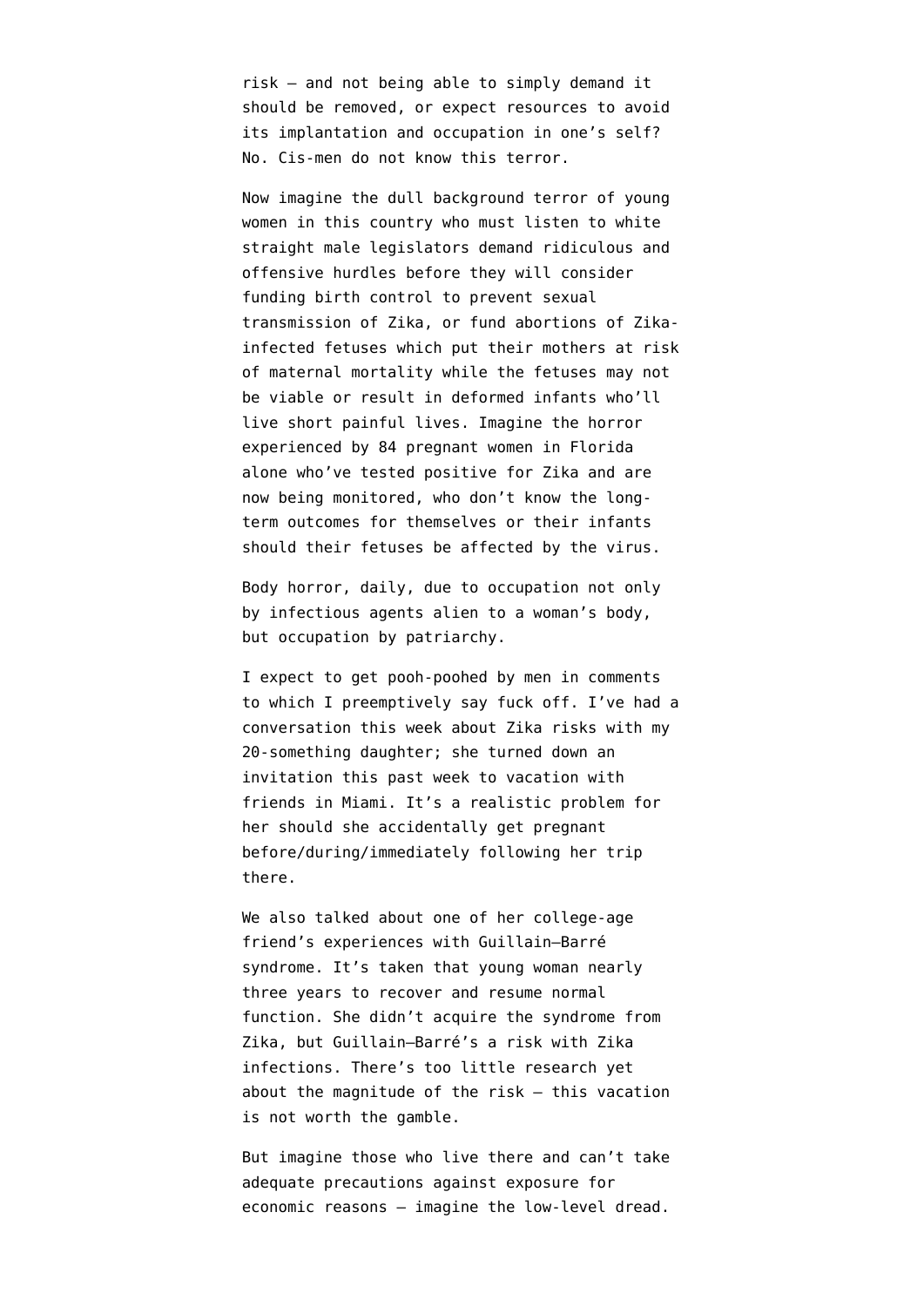Imagine, too, the employment decisions people are beginning to make should job offers pop up in areas with local Zika transmission.

What's it going to take to get through to legislators — their own experience of body horror? Movies depicting body horror don't seem to be enough.

### Wheels

Put these two stories together — the next question is, "Who at VW ordered the emissions cheat device from Bosch before 2008?"

- [Bosch asked Volkswagen for](https://www.bloomberg.com/news/articles/2016-09-06/bosch-allegedly-sought-vw-legal-cover-for-defeat-device-in-2008) [indemnification in 2008](https://www.bloomberg.com/news/articles/2016-09-06/bosch-allegedly-sought-vw-legal-cover-for-defeat-device-in-2008) (Bloomberg)
- [Volkswagen and Bosch met](http://www.wsj.com/articles/volkswagen-robert-bosch-met-in-2014-to-discuss-emissions-software-suit-says-1473370004) [shortly after ICCT revealed](http://www.wsj.com/articles/volkswagen-robert-bosch-met-in-2014-to-discuss-emissions-software-suit-says-1473370004) [discovery of emissions cheat](http://www.wsj.com/articles/volkswagen-robert-bosch-met-in-2014-to-discuss-emissions-software-suit-says-1473370004) [device in 2014](http://www.wsj.com/articles/volkswagen-robert-bosch-met-in-2014-to-discuss-emissions-software-suit-says-1473370004) (WSJ)

Pretty strong incentives for Volkswagen to destroy email evidence. I wonder what Bosch did with their emails?

Self-driving electric cars are incredibly close to full commercialization based on these two stories:

> [Michigan's state senate bill](http://readwrite.com/2016/09/07/michigan-driverless-cars-tl4/) [seeks approval of driverless](http://readwrite.com/2016/09/07/michigan-driverless-cars-tl4/) [cars](http://readwrite.com/2016/09/07/michigan-driverless-cars-tl4/) (ReadWrite) — Bill would change state's code to permit "the motor vehicle to be operated without any control or monitoring by a human operator." Hope a final version ensures human intervention as necessary by brakes and/or steering wheel. I wonder which manufacturer or association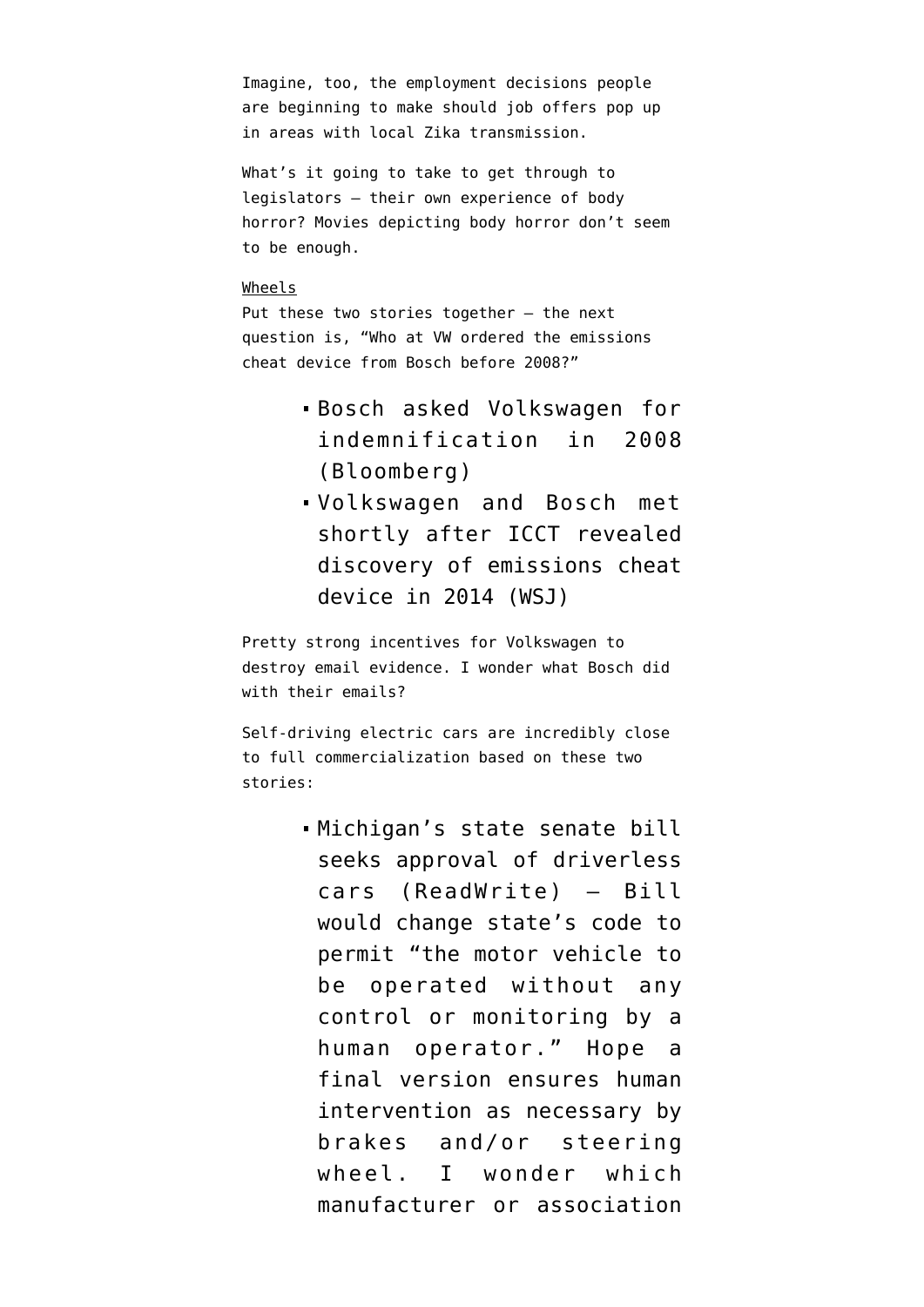helped write this code revision?

[California now committed to](http://www.latimes.com/politics/la-pol-ca-jerry-brown-signs-climate-laws-20160908-snap-story.html) [dramatic changes in](http://www.latimes.com/politics/la-pol-ca-jerry-brown-signs-climate-laws-20160908-snap-story.html) [greenhouse gas emissions](http://www.latimes.com/politics/la-pol-ca-jerry-brown-signs-climate-laws-20160908-snap-story.html) (Los Angeles Times) — State had already been on target to achieve serious reductions in emissions by 2020; the new law enacts an even steeper reduction by 2030 in order to slow climate change effects and improve air quality.

I don't know if I'm ready to see these on the road in Michigan. Hope the closed test track manufacturers are using here will offer realistic snow/sleet/ice experience; if selfdriving cars can't navigate that, I don't want to be near them. And if Michigan legislators are ready to sign off on self-driving cars, I hope like hell the NHTSAA is way ahead of them especially since emissions reductions laws like California's are banking heavily on self-driving electric cars.

Google-y-do

[Google's parent Alphabet](https://www.bloomberg.com/news/articles/2016-09-08/burrito-by-drone-coming-to-campus-in-test-of-alphabet-s-delivery)[ting on burritos from the](https://www.bloomberg.com/news/articles/2016-09-08/burrito-by-drone-coming-to-campus-in-test-of-alphabet-s-delivery) [sky](https://www.bloomberg.com/news/articles/2016-09-08/burrito-by-drone-coming-to-campus-in-test-of-alphabet-s-delivery) (Bloomberg) — No. No. NO. Not chocolate, not doughnuts, not wine or beer, but Alphabet subsidiary Project Wing is testing drone delivery of Chipotle burritos to Virginia Tech students? Ugh. This has fail all over it. Watch out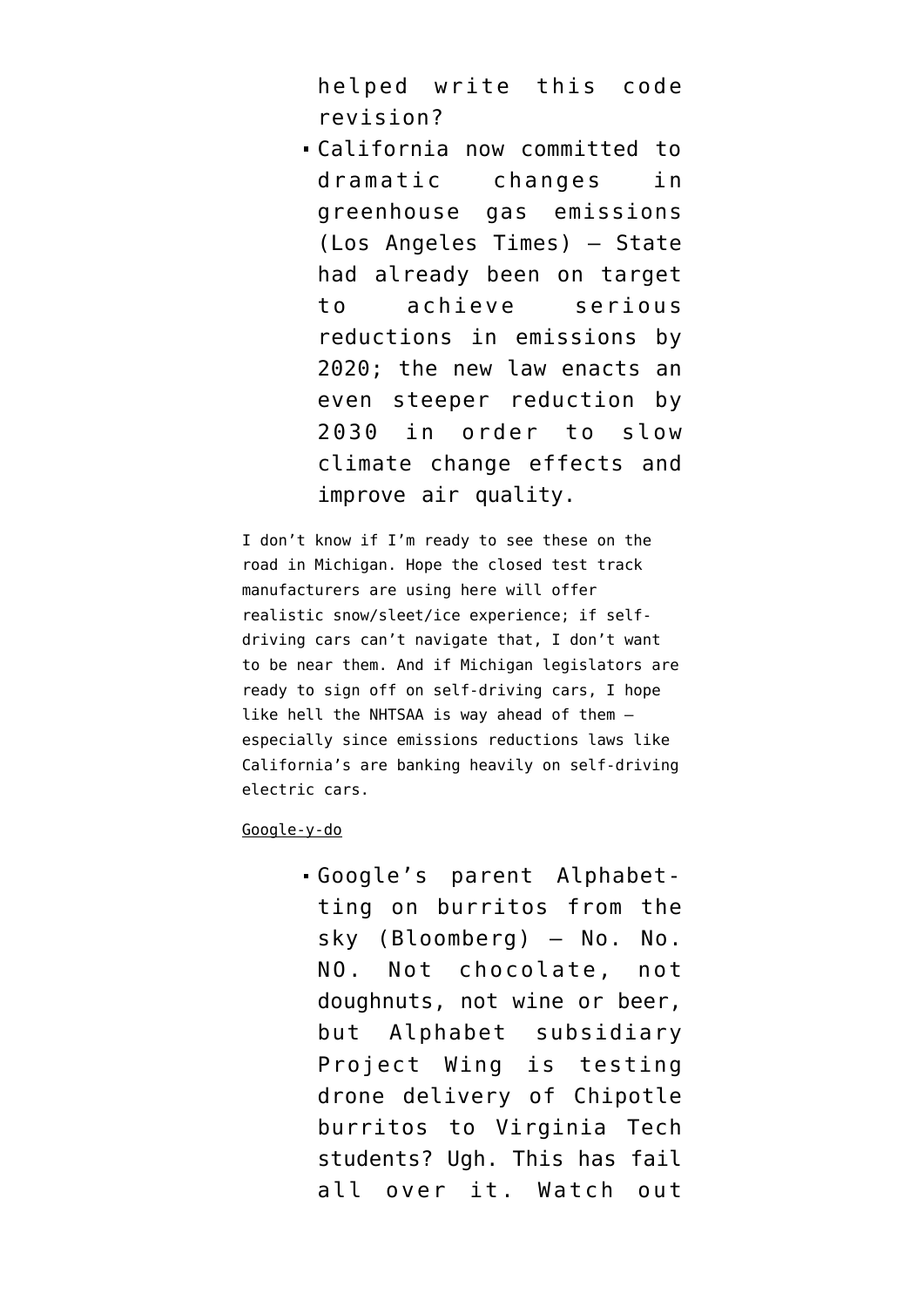anyhow, pizza delivery persons, your jobs could be on the bubble if hot burritos by drone succeed.

- [API company Apigee to join](http://www.forbes.com/sites/alexkonrad/2016/09/08/cloud-chief-diane-greene-explains-why-google-is-acquiring-apigee-for-625-million/) [Google's fold](http://www.forbes.com/sites/alexkonrad/2016/09/08/cloud-chief-diane-greene-explains-why-google-is-acquiring-apigee-for-625-million/) (Fortune) — This is part of a big business model shift at Google. My guess is this acquisition was driven by antitrust suits, slowing Google account growth, and fallout from Oracle's suit against Google over Java APIs. Application programming interfaces (APIs) are discrete programming subroutines which, in a manner of speaking, act like glue between different programs, allowing programmers to obtain resources from one system for use in a different function without requiring the programmer to have more than passing understanding of the resource. An API producer would allow Google's other systems to access or be used by non-Google systems.
- [Google to facilitate storage](http://www.pcworld.com/article/3117644/data-center-cloud/google-just-blew-up-its-all-in-strategy-for-productivity-software.html) [of Drive content at cloud](http://www.pcworld.com/article/3117644/data-center-cloud/google-just-blew-up-its-all-in-strategy-for-productivity-software.html) [service Box](http://www.pcworld.com/article/3117644/data-center-cloud/google-just-blew-up-its-all-in-strategy-for-productivity-software.html) (PC World) — Here's where an API is necessary: a Google Drive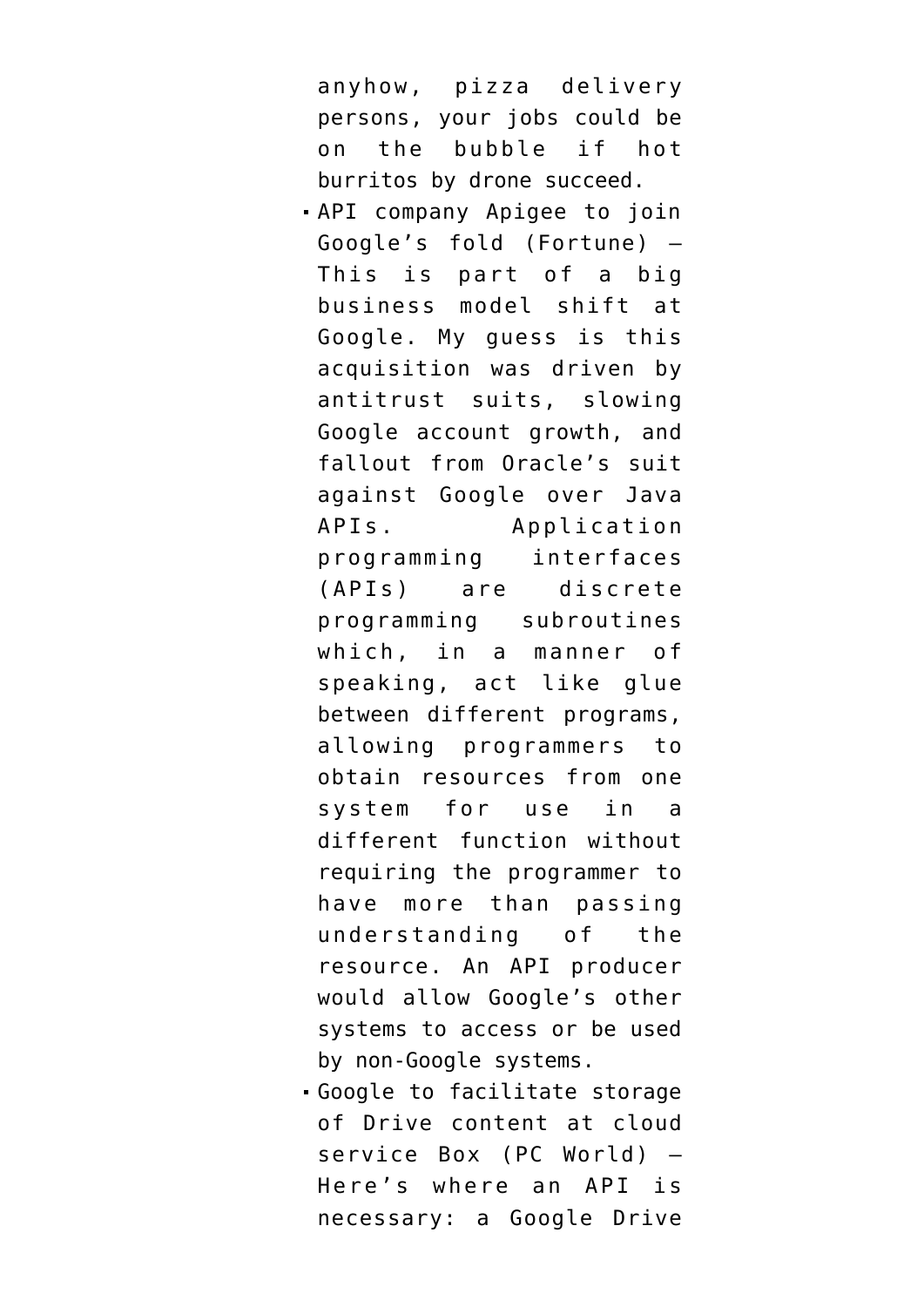user selects Box instead of Drive for storage, and the API routes the Drive documents to Box instead of Drive. Next: imagine other Google services, like YouTube-created/edited videos or Google Photoedited images, allowing storage or use by other businesses outside of Google.

Longread: Digitalization and its panopticonic effect on society Columbia's Edward Mendelson, Lionel Trilling Professor in Humanities and a contributor at PC Magazine, [takes a non-technical look at the](http://www.nybooks.com/articles/2016/06/23/depths-of-the-digital-age/) [effect our ever-on, ever-observing, ever](http://www.nybooks.com/articles/2016/06/23/depths-of-the-digital-age/)[connected technology](http://www.nybooks.com/articles/2016/06/23/depths-of-the-digital-age/) has on us.

```
Catch you later!
```
# **[TUESDAY: IN A SEASON](https://www.emptywheel.net/2016/09/06/tuesday-in-a-season-of-crime/) [OF CRIME](https://www.emptywheel.net/2016/09/06/tuesday-in-a-season-of-crime/)**

*Ride the train, I'm far from home In a season of crime, none need atone I kissed your face*

— excerpt, Sue (or In a Season of Crime) by David Bowie

Bowie left us an amazing parting shot with his 25th and final album, Blackstar. The cut featured here is a free jazz/jazz-rock fusion work which sounds off-kilter or out of sync, the lyric melody not tracking with rhythm — until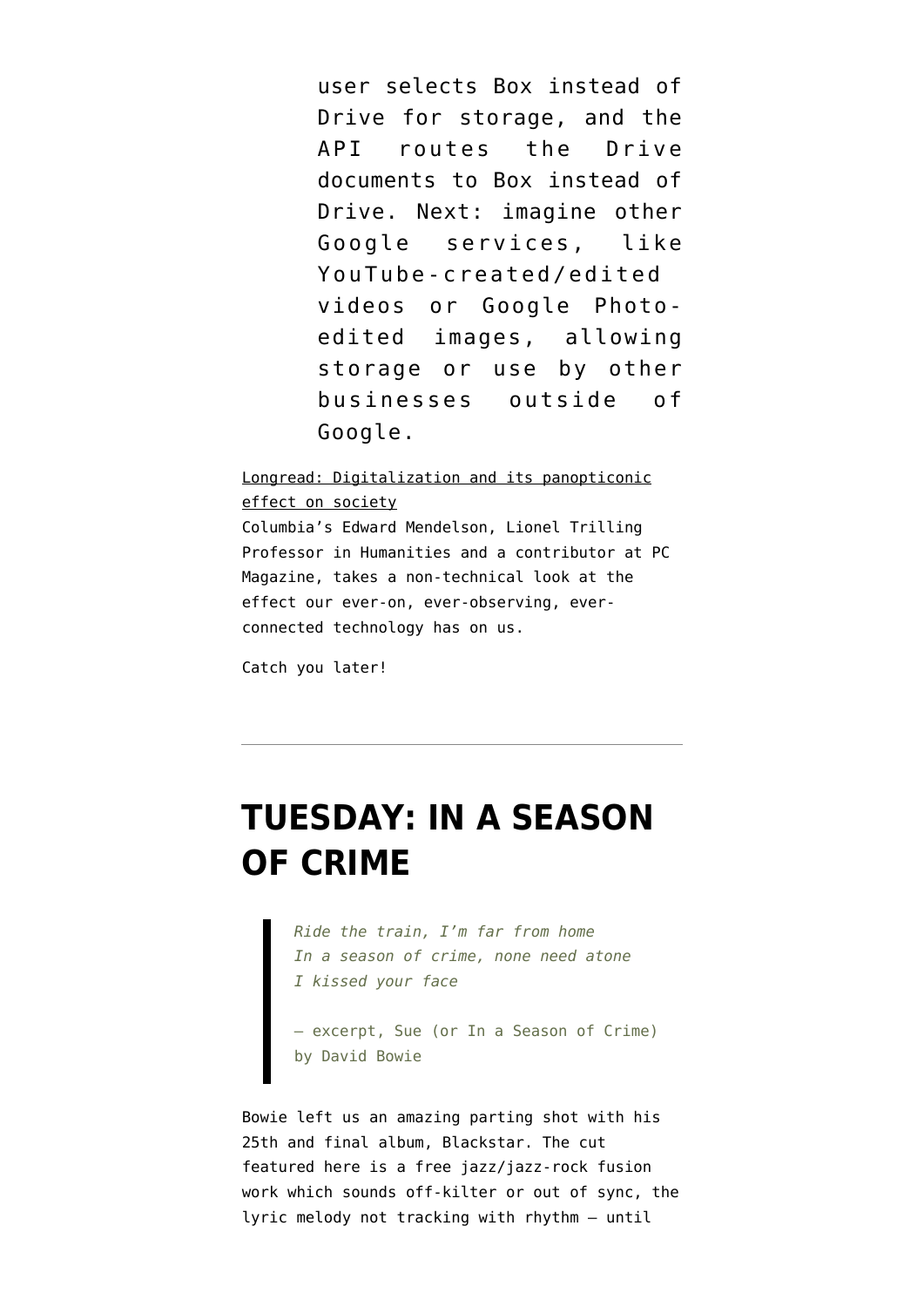one looks at the lyrics as a story of confusion told at the same time as a driving lyric-less and inevitable story beats on at the same time.

Seems like an unintended metaphor for our general election politics.

#### Back to School, Fool

Guess who's back in town? A bunch of Congressional lame ducks back from vacation — I mean — work in their districts where they gladhanded at county fairs between bites of deepfried Twinkies and kissing babies for campaign photo ops.

Get back to work and produce funding for Zika research AND birth control, damn it. Your [continued intransigence](http://www.huffingtonpost.com/entry/congress-resumes-with-another-zika-failure_us_57cf13c0e4b03d2d4596b6e4) is costing lives short, ugly, painful, deformed lives on which you are pitiless and merciless, you fundamentalist let-them-eat-cake hacks. It's only a matter of time before somebody in your district ends up Zika-infected and pregnant after vacation trip to someplace warm like Miami — or mosquito-bitten during during their day job like lawn care or construction or mail delivery. Researchers are working incredibly hard with the limited funding they've had; there's only so much they can do with inadequate funding. And birth control MUST be available to all who need it. Planned Parenthood can and does hand out condoms, you pathetic slack-handed weasels. Fund them.

STG if I was the president, I'd look at any way possible to trim funding to unusual projects in states with GOP senators and then declare an emergency, pull that trimmed funding to pay for subsidized birth control in the same damned states. With researchers now having found [Zika](http://www.reuters.com/article/us-health-zika-tears-idUSKCN11C211) [infection may spread by bodily fluids](http://www.reuters.com/article/us-health-zika-tears-idUSKCN11C211) like semen, vaginal fluid, saliva, and tears while [documented cases mount](http://www.cdc.gov/zika/geo/united-states.html), there's ample grounds to write an executive order during a lame duck session.

### $Big$  Oil = Big Bully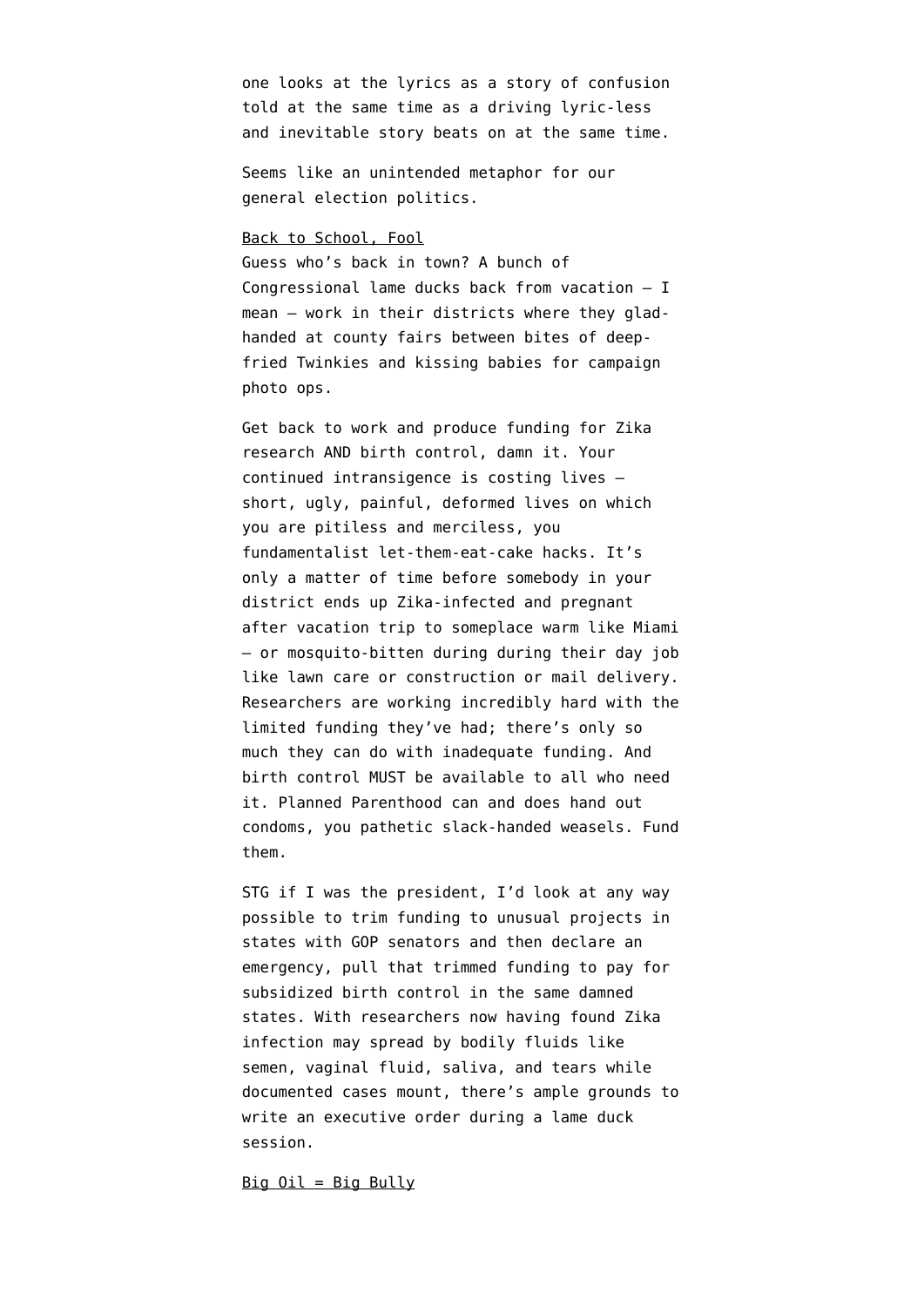- [A temporary restraining](http://www.reuters.com/article/us-usa-pipeline-nativeamericans-idUSKCN11C26B) [order has been granted for a](http://www.reuters.com/article/us-usa-pipeline-nativeamericans-idUSKCN11C26B) [portion of the North Dakota](http://www.reuters.com/article/us-usa-pipeline-nativeamericans-idUSKCN11C26B) [Access Pipeline under](http://www.reuters.com/article/us-usa-pipeline-nativeamericans-idUSKCN11C26B) [construction](http://www.reuters.com/article/us-usa-pipeline-nativeamericans-idUSKCN11C26B) (Reuters) — The TRO halted construction between Highway 1806 and 20 miles to the east of Lake Oahe. Construction to the west of Highway 1806 may continue.
- [Though Army Corps of](http://www.npr.org/sections/thetwo-way/2016/09/06/492800352/army-corps-doesnt-oppose-temporary-halt-to-dakota-access-pipeline) [Engineers doesn't oppose](http://www.npr.org/sections/thetwo-way/2016/09/06/492800352/army-corps-doesnt-oppose-temporary-halt-to-dakota-access-pipeline) [TRO, it thinks the Sioux](http://www.npr.org/sections/thetwo-way/2016/09/06/492800352/army-corps-doesnt-oppose-temporary-halt-to-dakota-access-pipeline) [will lose their case](http://www.npr.org/sections/thetwo-way/2016/09/06/492800352/army-corps-doesnt-oppose-temporary-halt-to-dakota-access-pipeline) (NPR) — The Standing Rock Sioux Tribe [filed suit earlier](http://earthjustice.org/sites/default/files/files/3154%201%20Complaint.pdf) [this summer](http://earthjustice.org/sites/default/files/files/3154%201%20Complaint.pdf) with the U.S. District court for District of Columbia because the Army Corps violated numerous laws when it authorized the construction and operation of the NoDAPL. Had the Army Corp completed appropriate assessments required by the National Historic Preservation Act, National Environmental Policy Act, and the Clean Water Act, the pipeline's construction would likely have been rerouted or its authorization denied.
- [Enbridge doubled down on the](https://www.bloomberg.com/news/articles/2016-09-01/enbridge-scraps-plan-to-build-sandpiper-amid-bakken-oil-slump) [North Dakota Access Pipeline](https://www.bloomberg.com/news/articles/2016-09-01/enbridge-scraps-plan-to-build-sandpiper-amid-bakken-oil-slump) (Bloomberg) — Same company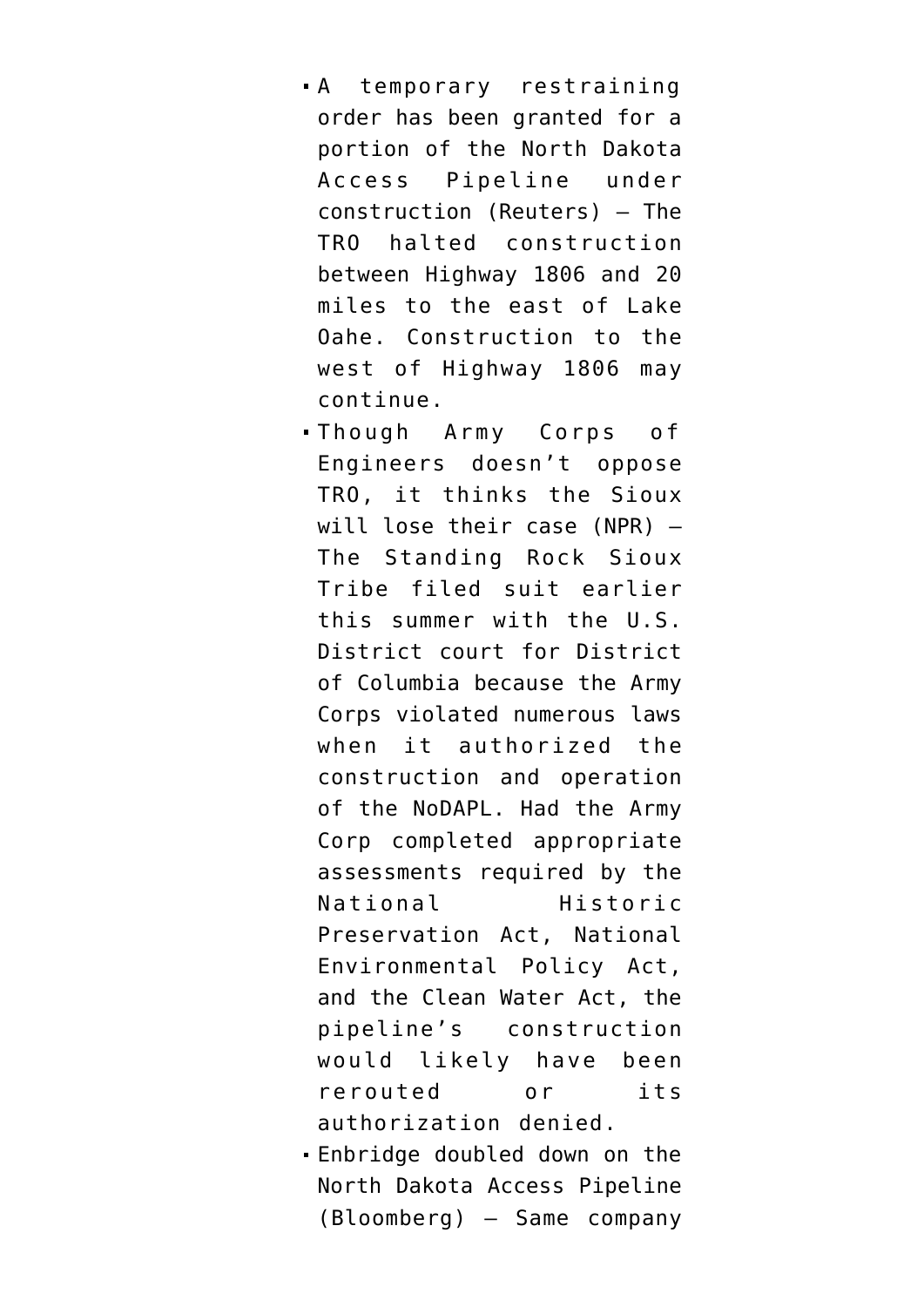responsible for the biggest domestic oil spill ever has now killed plans for the Sandpiper pipeline which was to run through Minnesota down to Wisconsin; they blame the collapse of oil pricing and the increased expense and timing due to state regulations. This Canadian company has instead chosen to rely on the NoDAPL from the Bakken shale oil field through the Dakotas to Iowa.

- [Guard dogs and pepper spray](http://www.npr.org/sections/thetwo-way/2016/09/04/492625850/dakota-access-pipeline-protests-in-north-dakota-turn-violent) [used against protesters on](http://www.npr.org/sections/thetwo-way/2016/09/04/492625850/dakota-access-pipeline-protests-in-north-dakota-turn-violent) [Saturday](http://www.npr.org/sections/thetwo-way/2016/09/04/492625850/dakota-access-pipeline-protests-in-north-dakota-turn-violent) (NPR) — We've seen this same kind of violence against peaceful protesters before, not unlike practices by extractive businesses mining in countries like Canada, Bolivia, Peru, Philippines, South Africa, and more. Absolutely unacceptable against unarmed persons particularly when children are present.
- [Bulldozers ripped through](http://www.chicagotribune.com/news/nationworld/ct-oil-pipeline-protest-north-dakota-20160903-story.html) [Sioux graves and religious](http://www.chicagotribune.com/news/nationworld/ct-oil-pipeline-protest-north-dakota-20160903-story.html) [markers](http://www.chicagotribune.com/news/nationworld/ct-oil-pipeline-protest-north-dakota-20160903-story.html) (Chicago Tribune) — Why did Army Corp of Engineers sign off on this? Why was this excavation allowed to happen without an assessment as requested by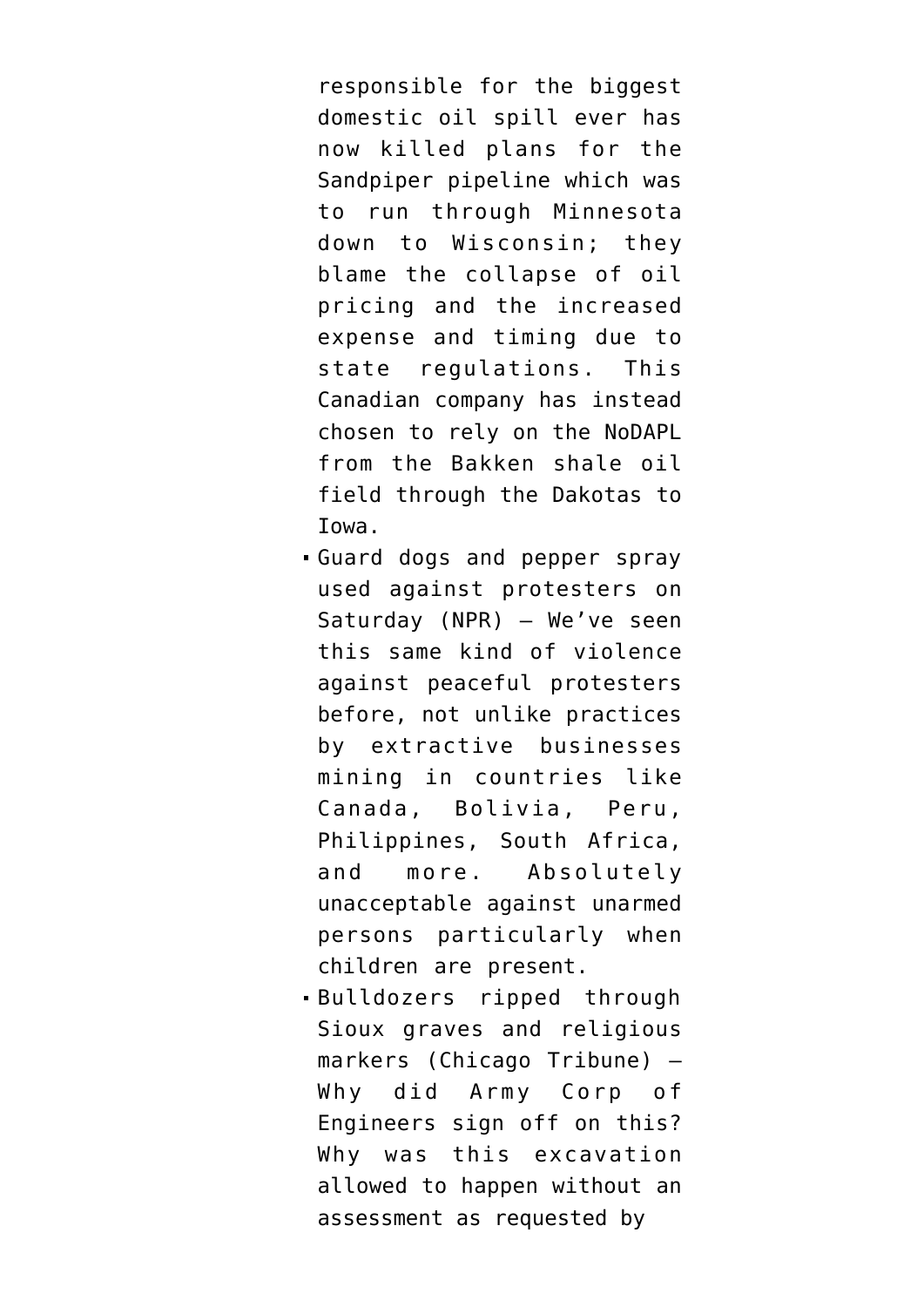- [150 tribes have now](http://www.whitewolfpack.com/2016/09/historic-resistance-to-dakota-pipeline.html) [expressed solidarity with](http://www.whitewolfpack.com/2016/09/historic-resistance-to-dakota-pipeline.html) [Standing Rock Sioux](http://www.whitewolfpack.com/2016/09/historic-resistance-to-dakota-pipeline.html) (White Wolf Pack) — Members from 60 or more Native American tribes have gathered to protest against the NoDAPL with the Standing Sioux the largest gathering of tribes in over 100 years and the first time since 1875 that all the Lakota tribes have gathered at Cannonball River, ND.
- [Excavation and attacks on](https://www.washingtonpost.com/business/un-body-says-sioux-should-have-say-in-pipeline-project/2016/08/31/4082d09c-6fc8-11e6-993f-73c693a89820_story.html) [protesters continued despite](https://www.washingtonpost.com/business/un-body-says-sioux-should-have-say-in-pipeline-project/2016/08/31/4082d09c-6fc8-11e6-993f-73c693a89820_story.html) [UN statement that the NoDAPL](https://www.washingtonpost.com/business/un-body-says-sioux-should-have-say-in-pipeline-project/2016/08/31/4082d09c-6fc8-11e6-993f-73c693a89820_story.html) [project violated U.N.](https://www.washingtonpost.com/business/un-body-says-sioux-should-have-say-in-pipeline-project/2016/08/31/4082d09c-6fc8-11e6-993f-73c693a89820_story.html) [Declaration on the Rights of](https://www.washingtonpost.com/business/un-body-says-sioux-should-have-say-in-pipeline-project/2016/08/31/4082d09c-6fc8-11e6-993f-73c693a89820_story.html) [Indigenous Peoples](https://www.washingtonpost.com/business/un-body-says-sioux-should-have-say-in-pipeline-project/2016/08/31/4082d09c-6fc8-11e6-993f-73c693a89820_story.html) (WaPo) — What. The. Hell? Did the pipeline company Energy Transfer, its partners and financiers think rushing the start of construction over a sovereign nation's graves would make this rights' violation go away?

The NoDAPL project is bad all around. There's no good reason for it to proceed.

— The economics of oil supply and demand do not support it; the cost to proceed is simply not supportable.

— The environmental cost of this project and the oil it is intended to carry are untenable; investment of resources private and public should go toward non-fossil fuels.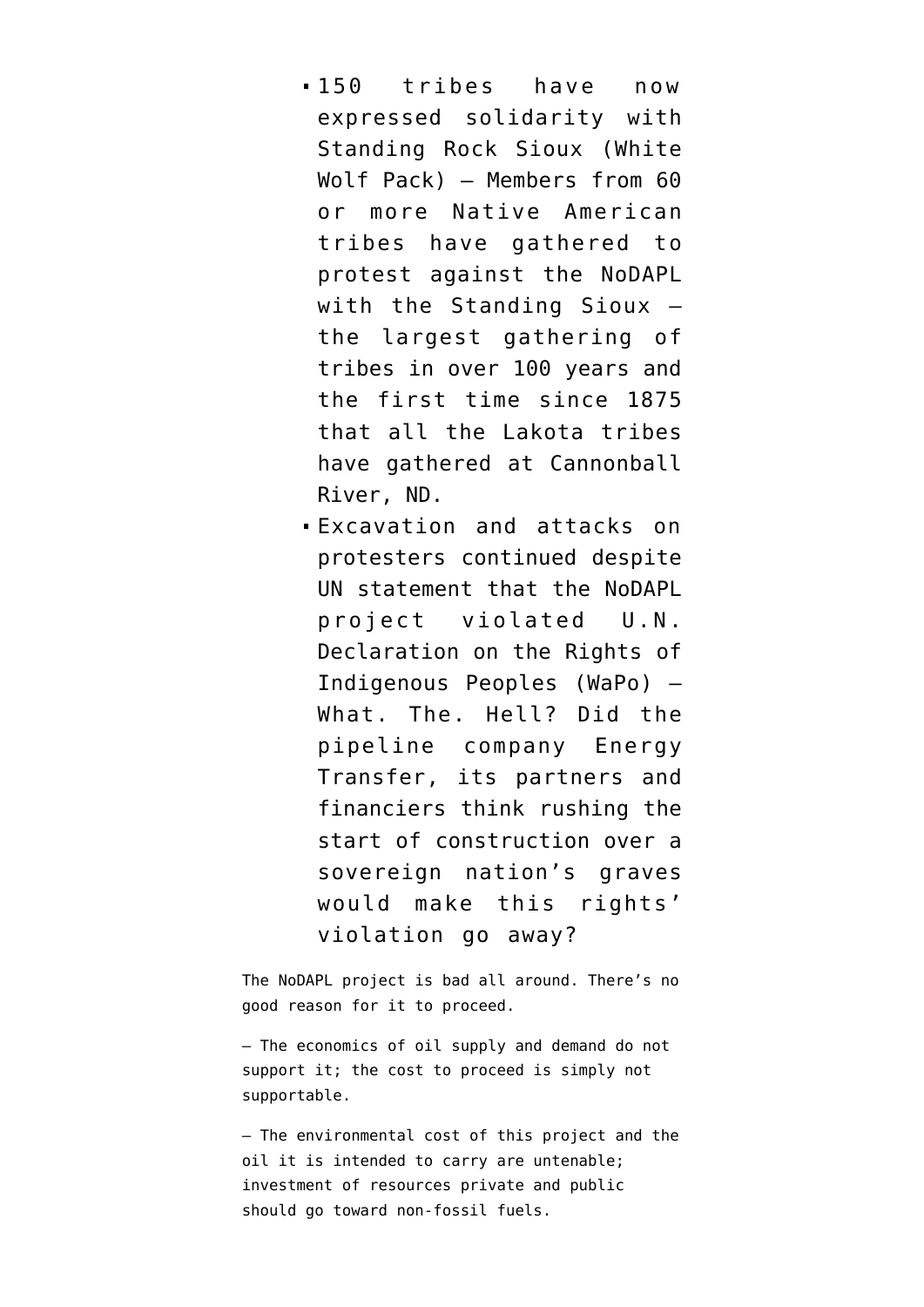— The project [violates the rights of Native](http://www.philly.com/philly/blogs/attytood/How-your-Pa-tax--went-all-Bull-Connor-on-Native-American-protesters.html) [Americans](http://www.philly.com/philly/blogs/attytood/How-your-Pa-tax--went-all-Bull-Connor-on-Native-American-protesters.html) in numerous ways and no good faith effort has been made to address them during planning, let alone now as construction begins. The current and future damage to the Sioux only exacerbates hundreds of years of abuses against their sovereign nation.

— The companies investing in this project including Enbridge cannot assure the safe operation of this pipeline given the history of pipeline leaks across this country. In Enbridge's case, this foreign-owned corporation has already proven unreliable and opaque in pipeline operations.

— NoDAPL [should not proceed](http://www.startribune.com/stop-tar-sands-extraction-stop-pipelines/392206731/) for the same reasons Keystone XL pipeline did not proceed: it is not in our country's best interest.

I don't know how anyone can [look at this](https://twitter.com/EduSamani/status/772492236462448640) [bulldozing](https://twitter.com/EduSamani/status/772492236462448640) of land containing buried Native Americans and not see it as a direct, deliberate effort to erase their existence. This is accursed behavior which in no way addresses the needs for alternative energy outlined in the Defense Department's Quadrennial Review or our nation's need to secure its people by reducing carbon dioxide output.

### Odd Lots

[Disposal wells in Oklahoma](http://www.tulsaworld.com/earthquakes/epa-apparently-will-shut-down-osage-county-disposal-wells-in/article_cd3197d3-0dd2-51ab-8b0a-06ca78bb7513.html) [including Osage Nation shut](http://www.tulsaworld.com/earthquakes/epa-apparently-will-shut-down-osage-county-disposal-wells-in/article_cd3197d3-0dd2-51ab-8b0a-06ca78bb7513.html) [down after earthquake](http://www.tulsaworld.com/earthquakes/epa-apparently-will-shut-down-osage-county-disposal-wells-in/article_cd3197d3-0dd2-51ab-8b0a-06ca78bb7513.html) (Tulsa World) — Yet another case where extractive fossil fuel business on Native American tribal lands has been highly problematic. 17 wells were shut down by the EPA after Oklahoma's M5.6 induced earthquake this weekend; these wells are in addition to 37 other disposal wells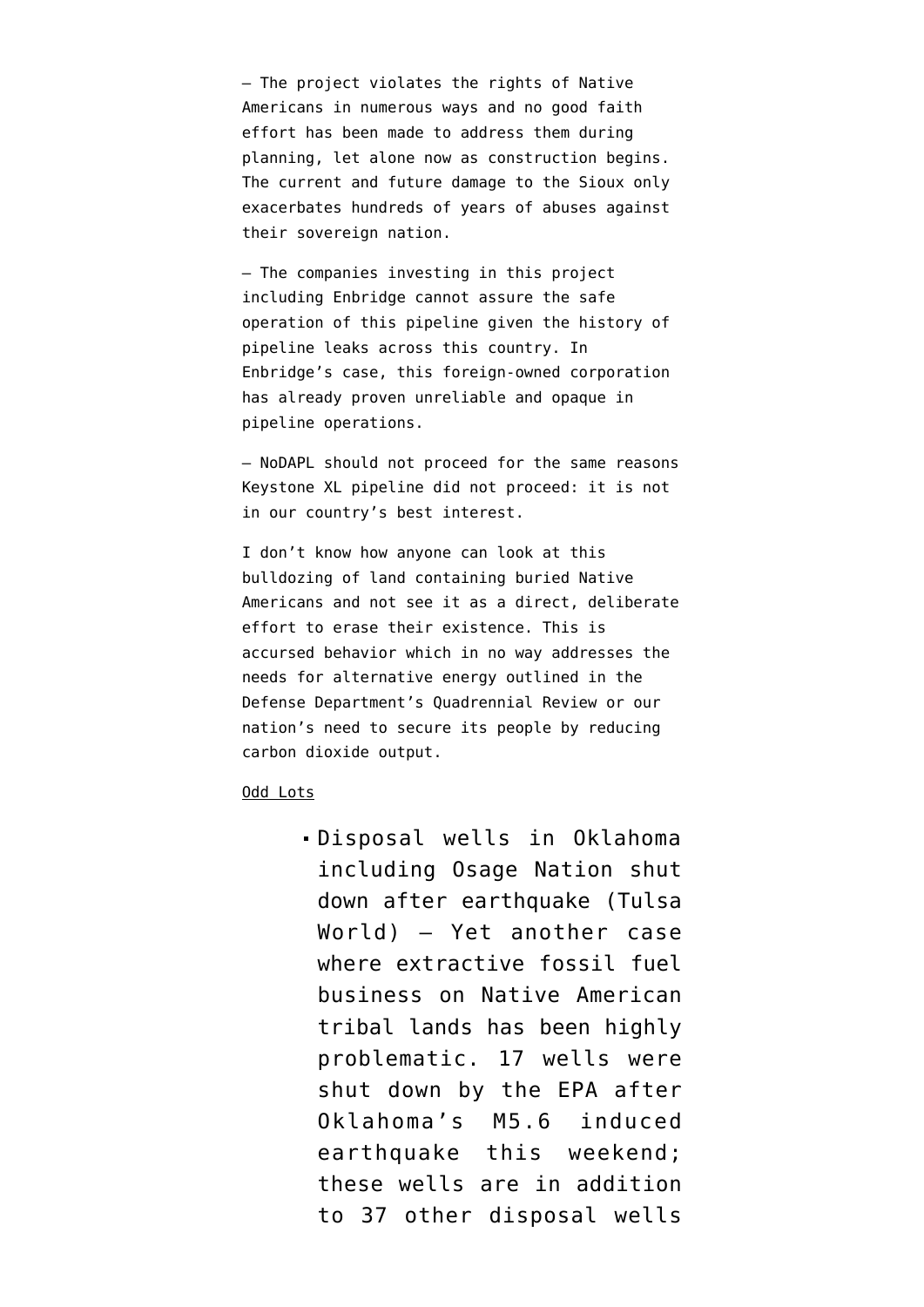shut down this weekend near the quake's epicenter. Haven't seen yet whether another earthquake of this magnitude could set off an overdue 500-year magnitude earthquake along Missouri's New Madrid fault.

- [U.S. district judge denies](https://www.indybay.org/newsitems/2016/09/06/18790939.php) [federal plan to open 1](https://www.indybay.org/newsitems/2016/09/06/18790939.php) [million acres of central CA](https://www.indybay.org/newsitems/2016/09/06/18790939.php) [public lands for fracking](https://www.indybay.org/newsitems/2016/09/06/18790939.php) [and drilling](https://www.indybay.org/newsitems/2016/09/06/18790939.php) (IndyBay.org) — Bureau of Land Management didn't do its homework on environmental risks from fracking, focusing too heavily on drilling instead. Sounds a lot like Army Corp of Engineers' slap-dash disregard for externalities when it analyzed the NoDAPL, doesn't it?
- [OK's earthquake insurance](http://www.tulsaworld.com/homepagelatest/quake-insurance-available-in-oklahoma-but-market-under-scrutiny/article_20e196a9-c7b4-53fb-9ef2-f4c683f99231.html) [market already under review](http://www.tulsaworld.com/homepagelatest/quake-insurance-available-in-oklahoma-but-market-under-scrutiny/article_20e196a9-c7b4-53fb-9ef2-f4c683f99231.html) (Tulsa World) — Insurers have only paid out on 20 percent of earthquakerelated claims since 2010; the market has also undergone consolidation and 300-percent rate increases. No word yet on how much damage this weekend's M5.6 quake or subsequent aftershocks have caused. Hope the public lights a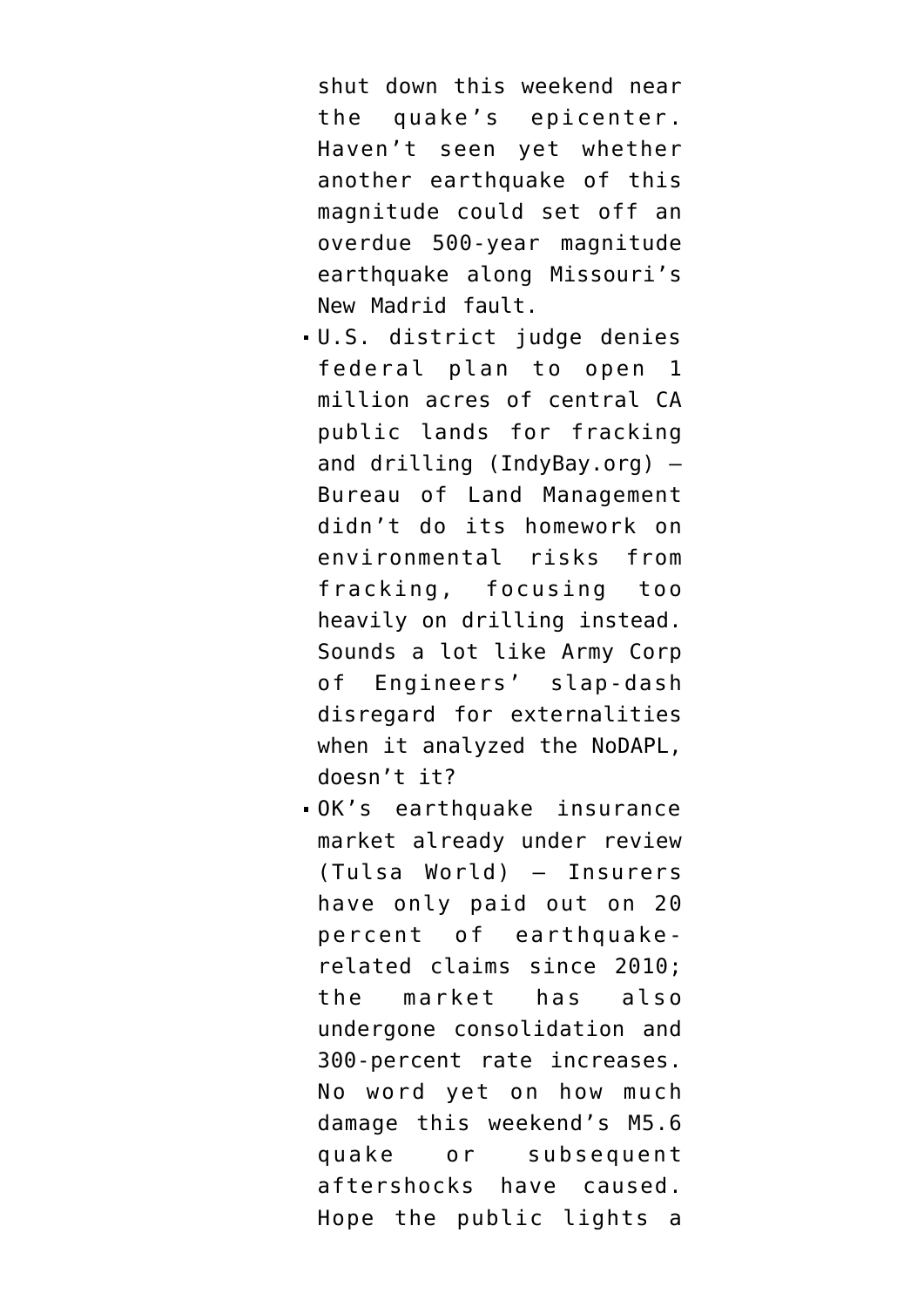fire under Oklahoma Insurance Commissioner John Doak about his review of the market. It's grossly unfair the public must bear the cost of risk created by extractive industries as it is.

Longread: Lawsuit against DMCA Section 1201 Johns Hopkins University professor and cryptographer Matthew Green [filed suit against](https://blog.cryptographyengineering.com/2016/07/28/statement-on-dmca-lawsuit/) [the federal government](https://blog.cryptographyengineering.com/2016/07/28/statement-on-dmca-lawsuit/) in late July to strike down Section 1201 of the Digital Millennium Copyright Act. The current law prevents security researchers from adequately investigating products. Worthwhile read — this has huge repercussions on our safety and security given how much of the technology around us is copyrighted but leaky as hell and prone to hacking.

Hasta pasta!

# **[WEDNESDAY: IF I HAD A](https://www.emptywheel.net/2016/08/31/wednesday-if-i-had-a-heart/) [HEART](https://www.emptywheel.net/2016/08/31/wednesday-if-i-had-a-heart/)**

*Crushed and filled with all I found Underneath and inside Just to come around More, give me more, give me more*

— excerpt, If I Had a Heart by Fever Ray

Today's featured single is from Fever Ray's eponymous debut album 'Fever Ray', the stage name for Swedish singer, songwriter and record producer Karin Elisabeth Dreijer Andersson. If her work sounds familiar, it may be that she and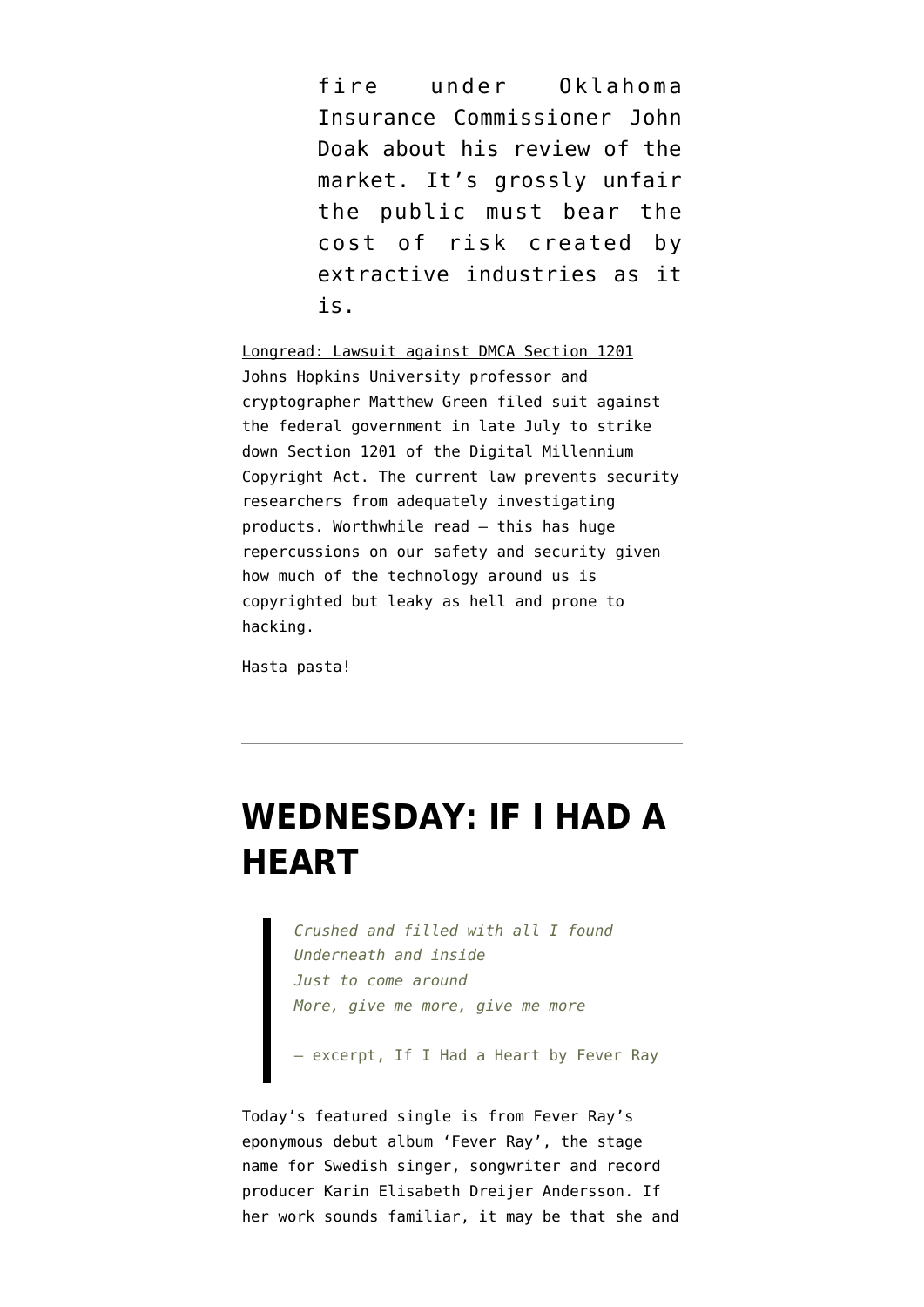her brother Olof Dreijer also performed as [The](https://youtu.be/gKhjaGRhIYU?list=RDEMEANXAmBdHzV_Q4A5gkr7YQ) [Knife](https://youtu.be/gKhjaGRhIYU?list=RDEMEANXAmBdHzV_Q4A5gkr7YQ). Karin's work is reminiscent of Lykke Li's and Bjork's electronic/ambient works, redolent with dark rhythms and layers of deep and highpitched vocals — very Nordic feminine.

Fever Ray has been very popular with television programmers; the cut featured here is the theme song for History Channel's Vikings series. It's also been used in AMC's Breaking Bad and WB's The Following. Other songs by Karin as Fever Ray including [Keep the Streets Empty for Me](https://youtu.be/jWFb5z3kUSQ) have been used by CBS' Person of Interest and Canadian TV's Heartbeats as well as [a number of](http://www.imdb.com/name/nm2508519/?ref_=fn_al_nm_1) [films](http://www.imdb.com/name/nm2508519/?ref_=fn_al_nm_1). I'm looking forward to her next work, wondering if it will be just as popular TV and film industry.

Fossil feud

- [TransCanada approval hearing](http://www.reuters.com/article/us-transcanada-pipeline-idUSKCN1152KY) [delayed due to protests](http://www.reuters.com/article/us-transcanada-pipeline-idUSKCN1152KY) (Reuters) — Not just U.S. and Native Americans protesting oil pipelines right now; Canada's National Energy Board deferred this week's hearings due to security concerns (they say). The board is scheduled to meet again in early October about the planned pipeline from Alberta to Canada's east coast. There may be more than security concerns holding up these hearings, though…
- [Big projects losing favor](http://washpost.bloomberg.com/Story?docId=1376-OCOP1T6K50XS01-2BE58VIMUSEE2ACR3RH6GT7KM3) [with Big Oil](http://washpost.bloomberg.com/Story?docId=1376-OCOP1T6K50XS01-2BE58VIMUSEE2ACR3RH6GT7KM3) (WaPo-Bloomberg) — The ROI on big projects may be negative in some cases, which doesn't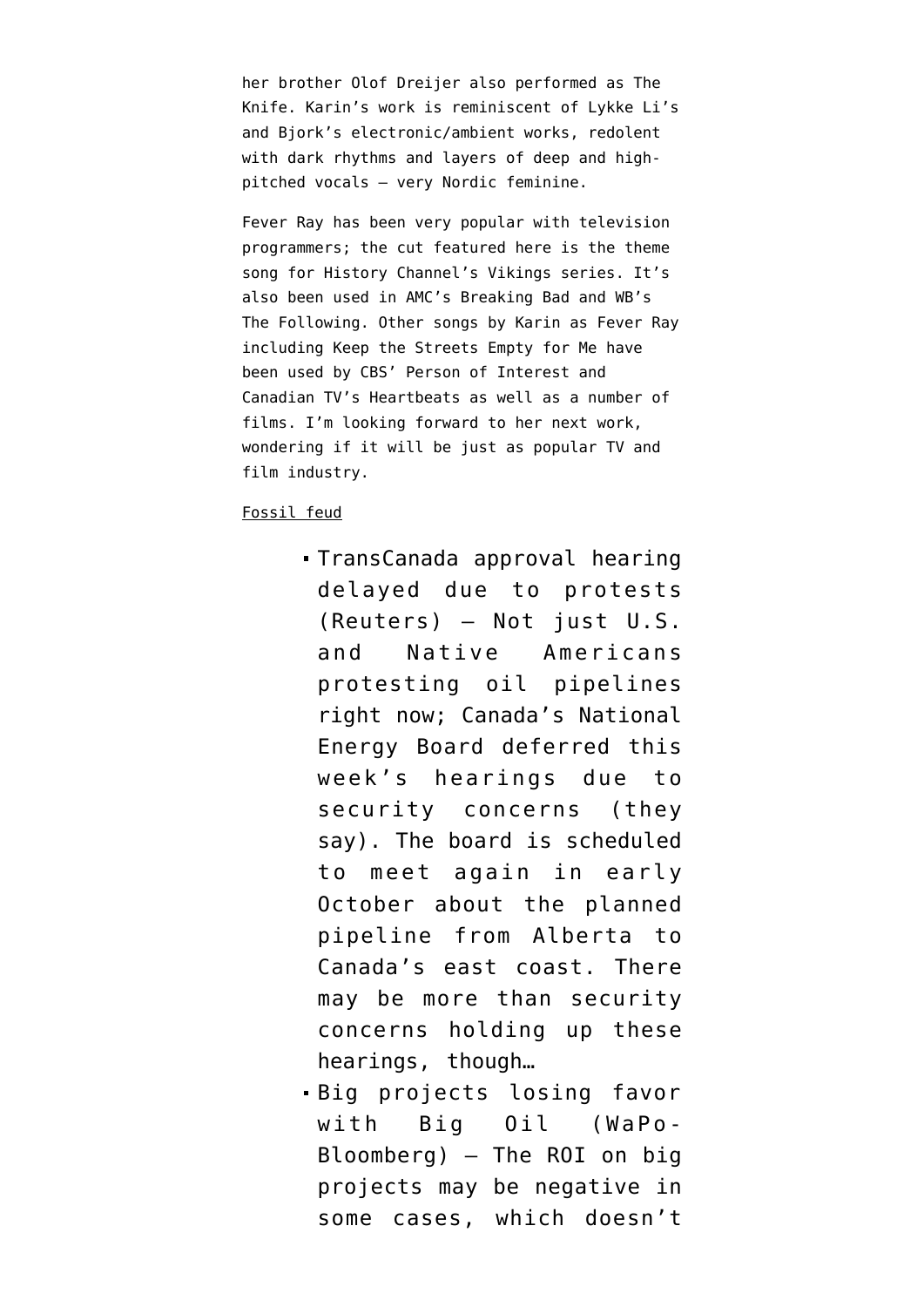service massive debt Big Oil companies have incurred. They're looking at faster turnaround projects like shale oil projects — except that these quick-hit projects have poorly assessed externalities which will come back and bite Big Oil over the long run, not to mention the little problem of fracking's breakeven point at \$65/barrel.

- [Big Insurance wants G20 to](https://www.theguardian.com/environment/2016/aug/30/leading-insurers-tell-g20-to-stop-funding-fossil-fuels-by-2020) [stop funding Big Fossil Fuel](https://www.theguardian.com/environment/2016/aug/30/leading-insurers-tell-g20-to-stop-funding-fossil-fuels-by-2020) (Guardian) — Deadline the biggest insurers set is 2020; by then, Big Insurance wants the G20 nations to stop subsidizing and financing fossil fuels including Big Oil because subsidies and preferential financing skew the true cost of fossil fuels (hello, externalities).
- [Standing Rock Sioux continue](https://www.theguardian.com/us-news/video/2016/aug/29/north-dakota-oil-access-pipeline-protest-video) [their protest against the](https://www.theguardian.com/us-news/video/2016/aug/29/north-dakota-oil-access-pipeline-protest-video) [North Dakota Access Pipeline](https://www.theguardian.com/us-news/video/2016/aug/29/north-dakota-oil-access-pipeline-protest-video) (Guardian) — Video of the protest at that link. [Calls](https://twitter.com/billmckibben/status/770709144852725760) [to the White House](https://twitter.com/billmckibben/status/770709144852725760) [supporting the Sioux](https://twitter.com/billmckibben/status/770709144852725760) against the DAPL are solicited. Wonder if anybody's pointing out fracked shale oil is a losing proposition?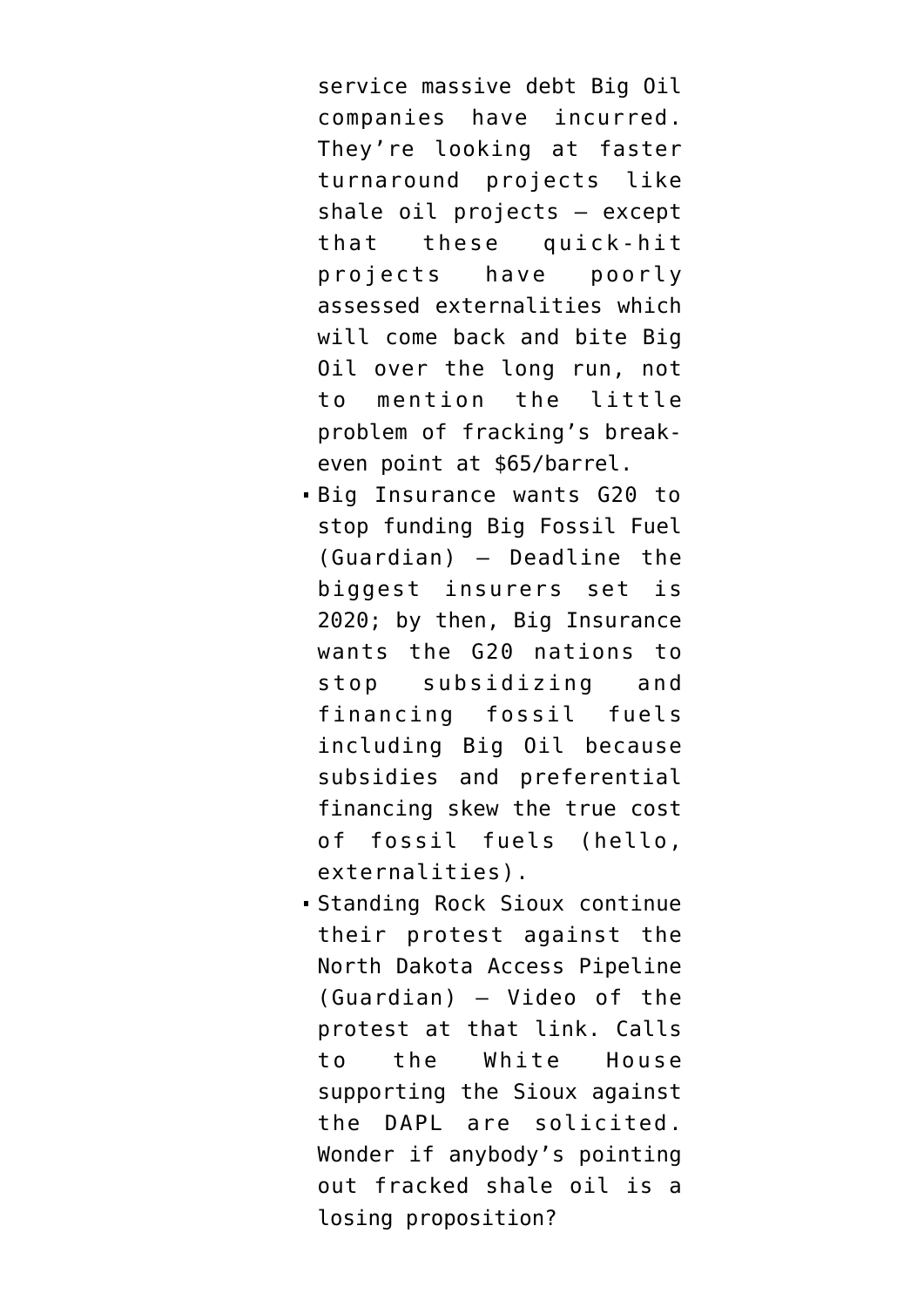- [Adult mosquitoes can](http://www.ajtmh.org/content/early/2016/08/23/ajtmh.16-0448) [transmit Zika to their](http://www.ajtmh.org/content/early/2016/08/23/ajtmh.16-0448) [offspring](http://www.ajtmh.org/content/early/2016/08/23/ajtmh.16-0448) (American Journal of Tropical Medicine and Hygiene) — Study looked at infected *Aedes aegypti* and *albopictus* mosquitoes and found the virus in subsequent larva. My only beef with this study is that *Culex* species were not also studied; they aren't efficient carriers of Zika, but they do carry other flavivirus well and there are too many cases with unexplained transmission which could have been caused by infected *Culex*. Clearly need to do more about prehatch mosquito control regardless of species.
- [Three drugs show promise in](https://hub.jhu.edu/2016/08/29/zika-treament-drug-screening/) [halting Zika damage in](https://hub.jhu.edu/2016/08/29/zika-treament-drug-screening/) [humans](https://hub.jhu.edu/2016/08/29/zika-treament-drug-screening/) (Johns Hopkins Univerity Hub) — Important to note some of the same researchers who demonstrated Zika caused damage in mice brain models earlier this year have now rapidly screened existing drugs to test against mice brain models. The drugs include an anti-liver damage medication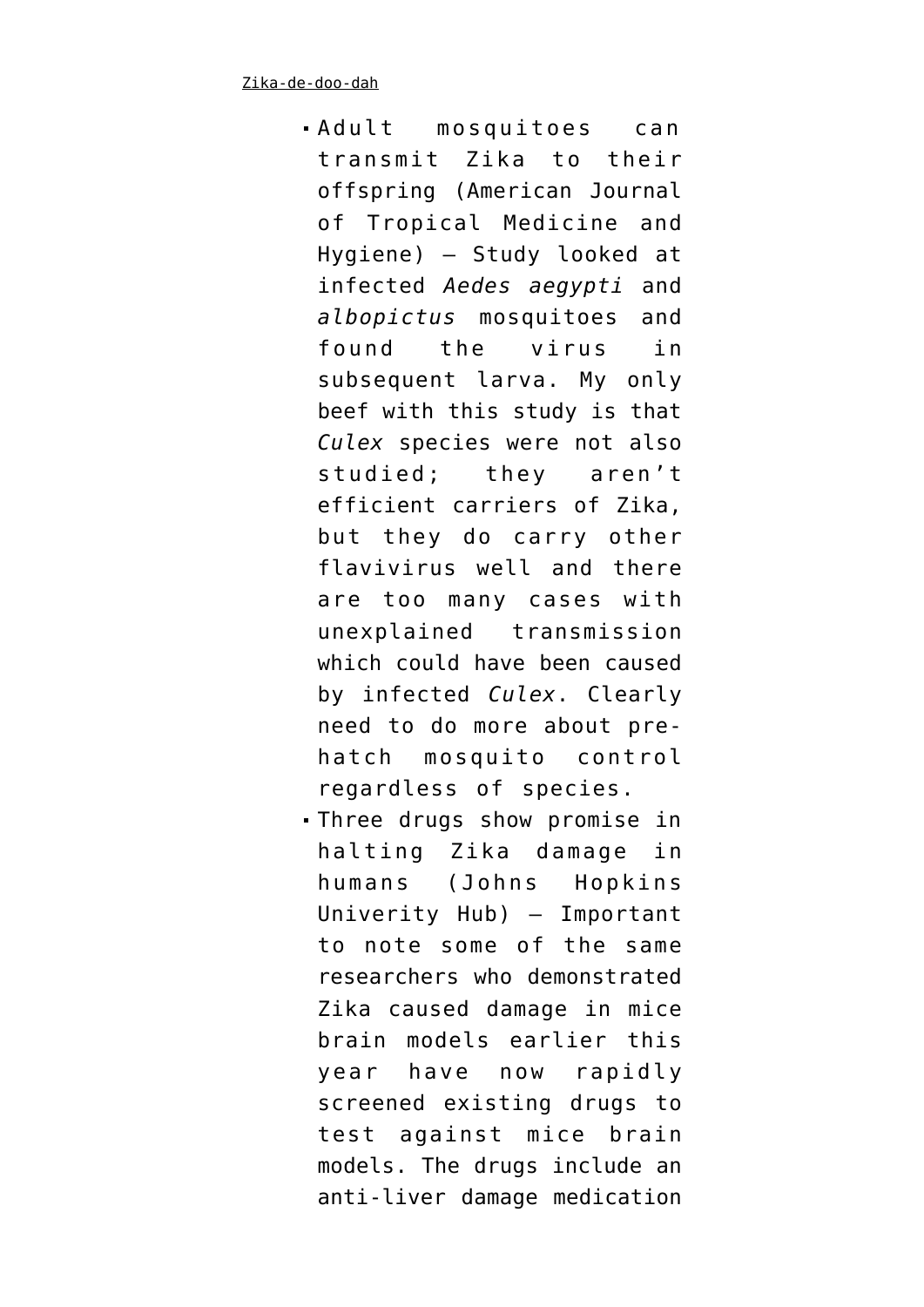(emricasan), an antiparasitic (niclosamide), and an experimental antivirus drug. The limitation of this research is that it can't tell how the drugs act across placenta to fetus and whether they will work as well and safely once through the placenta on fetuses. More research (and funding!) is needed.

[Contraception no big deal,](https://rewire.news/article/2016/08/25/contraception-access-not-really-issue-says-mcconnell-spokesperson/) [says stupid old white male](https://rewire.news/article/2016/08/25/contraception-access-not-really-issue-says-mcconnell-spokesperson/) [GOP senator's staffer](https://rewire.news/article/2016/08/25/contraception-access-not-really-issue-says-mcconnell-spokesperson/) (Rewire) — Right. If only McConnell and his staff could experience the panic of being poor and at risk of Zika. Not everybody in Puerto Rico has ready access to the "limited number of public health departments, hospitals, and Medicaid Managed Care clinics," let alone other states like Texas which has such awful women's reproductive care in terms of access and funding the [maternal mortality rate](https://www.theguardian.com/us-news/2016/aug/20/texas-maternal-mortality-rate-health-clinics-funding) [has doubled in two years,](https://www.theguardian.com/us-news/2016/aug/20/texas-maternal-mortality-rate-health-clinics-funding) up 27%. Pro-life, my ass. By the way, this lack of access to contraception affects men, too, who may unknowingly be infected with Zika and tranmit it to their